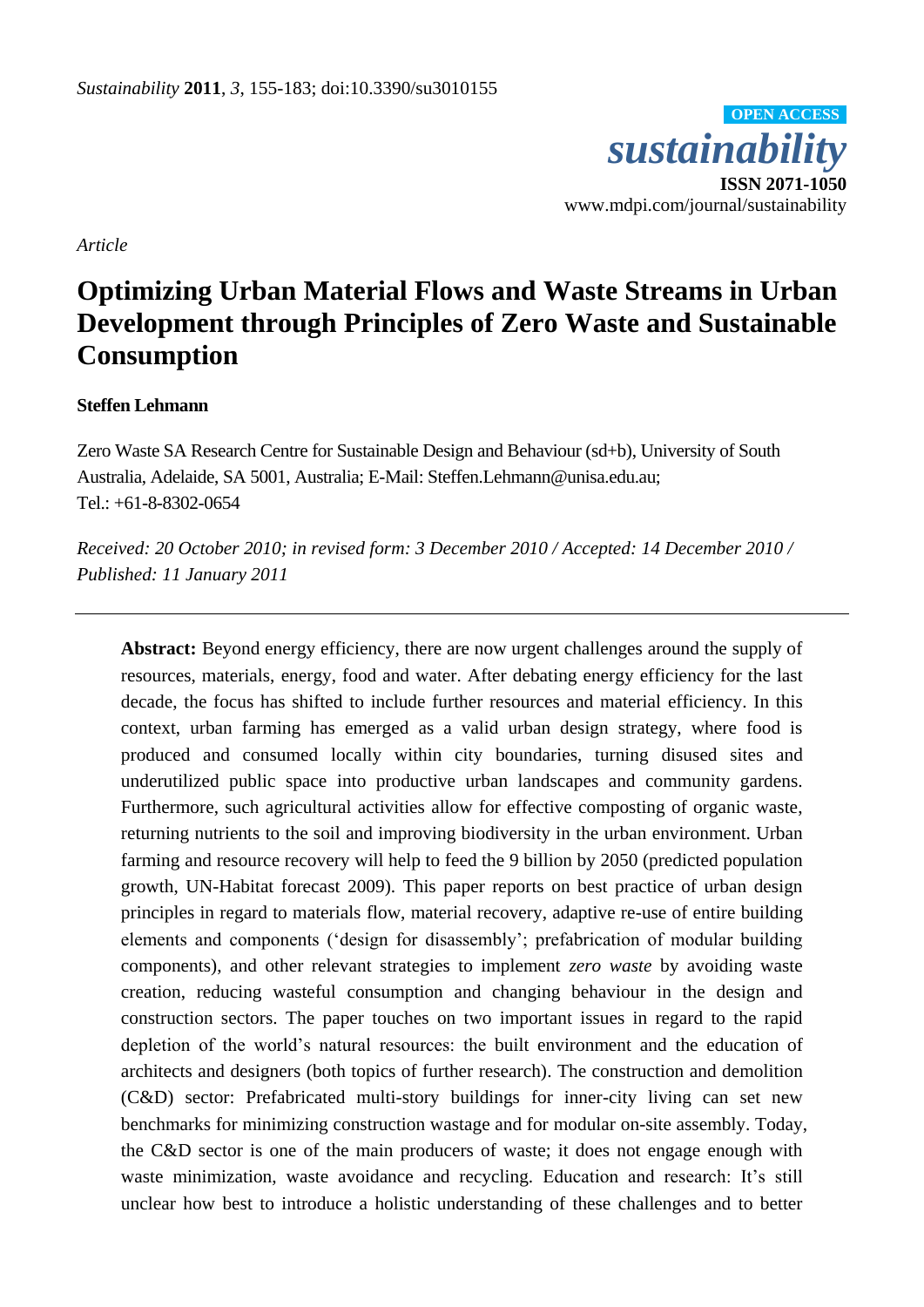teach practical and affordable solutions to architects, urban designers, industrial designers, and so on. How must urban development and construction change and evolve to automatically embed sustainability in the way we design, build, operate, maintain and renew/recycle cities? One of the findings of this paper is that embedding *zero-waste*  requires strong industry leadership, new policies and effective education curricula, as well as raising awareness (through research and education) and refocusing research agendas to bring about attitudinal change and the reduction of wasteful consumption.

**Keywords:** urban waste streams; material flow; closed-loop urban metabolism; zero waste concept; resource recovery; recycling and reuse; reducing consumption; product stewardship; waste avoidance; changing behavior; adaptive re-use of buildings

## **1. Introduction**

Since the industrial revolution, mankind has constantly expanded and increased industrial production and urbanization, using massive resources of materials and energy. The mass consumption of resources raises serious problems such as global warming, material depletion and enormous waste generation.

This paper explores the notion of sustainable urban metabolism and ‗zero waste'. There is now a growing interest in understanding the complex interactions and feedbacks between urbanization, material consumption and the depletion of our resources. The link between increasing urbanization and the increase of waste generation has been established for some time. However, the impact of urban form and density on resource consumption is still not fully understood. Human population on the planet has increased fourfold over the last hundred years, while—in the same time period—material and energy use has increased tenfold [1]. The United Nations forecast that the world's urban population will increase by 2.7 billion people between 2010 and 2050. But how can urbanization of our planet continue with such devastating effects?

Based on our wasteful patterns of urban development, it's time to rethink development practice and urban form [2]. However, to formulate better urban responses requires a full awareness of the impacts and reasons for current global change, which mainly occurs through:

- Demographical changes
- Growing social disparities
- Continuing urbanization processes with rapidly expanding cities
- Growing demand for resources (materials, energy, water)
- Loss of biodiversity and habitat, and
- Continuing production methods of industry and agriculture often too material and energy intensive and therefore unsustainable.

The pace of urbanisation is increasing and cities face new challenges from the effects of human activity on global systems, which in turn impact on urban life. Climate change is a significant one of those challenges. It is apparent that cities are the main consumers of materials, energy, water and food,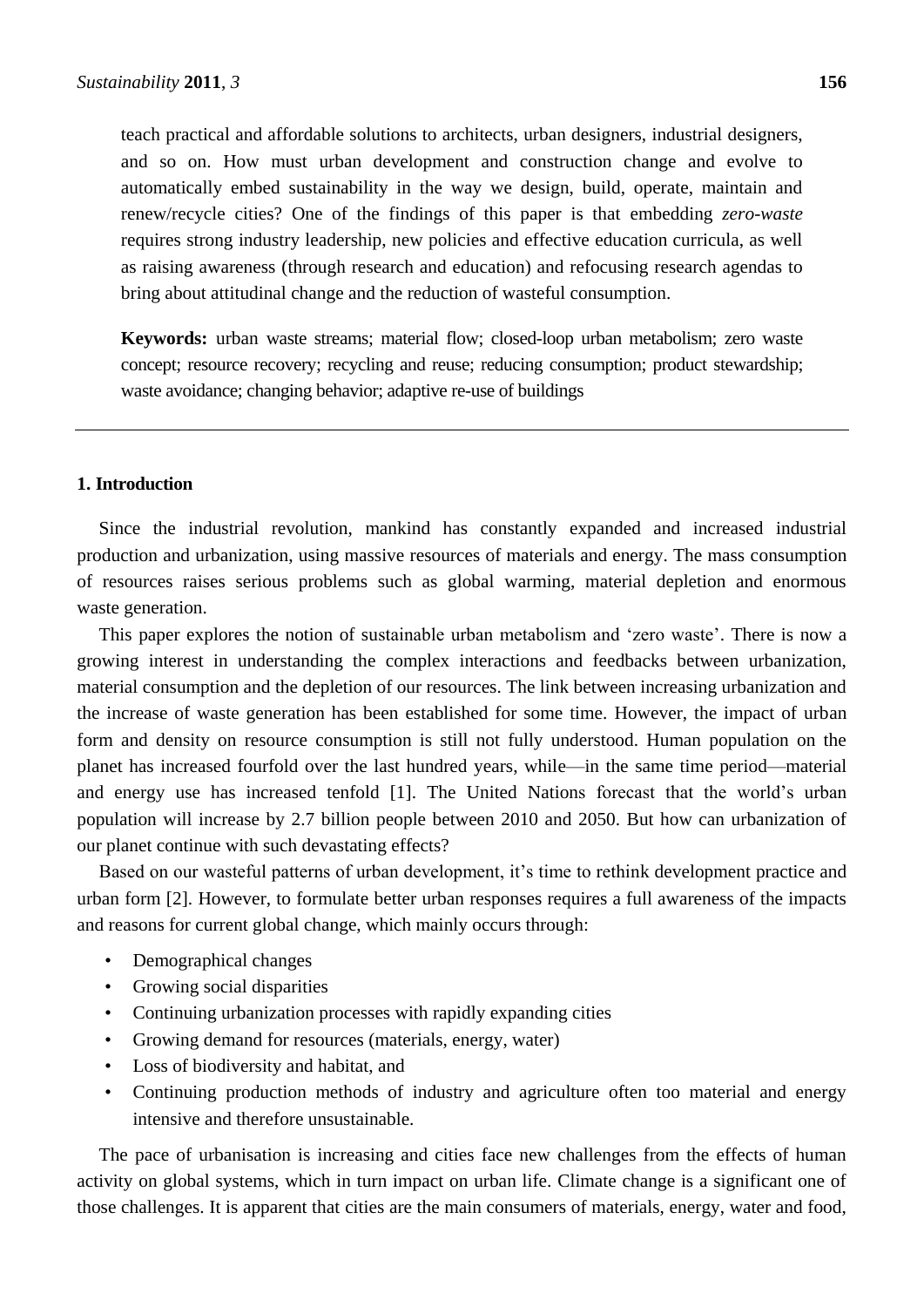and hence they are the main sources of greenhouse gas emissions associated with climate change. Holistic understanding and integrated approaches to design, planning and urban management are essential to effective resolution of urban problems. In most countries, cities keep expanding with growing populations. It is particularly important to include the peri-urban areas and suburbs in any research and analysis, as they represent the areas of interaction between the urban and rural contexts, where fertile agricultural land and precious landscape is gradually lost as a food source.

Beyond energy efficiency, there are now urgent challenges around the supply of resources, materials, food and water, and after debating *energy efficiency* for the last two decades, the focus has shifted to include *resource and material efficiency* [3]. Waste was once seen as a burden on our industries and communities; however, shifting attitudes and better understanding of global warming and the depletion of resources have led to the identification of waste as a valuable resource that demands responsible solutions for collecting, separating, nurturing, managing and recovering. In particular, over the last decade, the holistic concept of a 'zero waste' life-cycle has emerged as a cultural shift, as a new way of thinking about the age-old problem of waste and the economic obsession with endless growth and consumption.

Emerging complex global issues, such as health and the environment, or lifestyles and consumption, require approaches that transcend the traditional boundaries between disciplines. The relationship between *efficiency* and *effectiveness* is not always clear: high efficiency is not equal to high effectiveness, while recovery offers another side of those two notions. Today, it is increasingly understood that the same way we discuss energy efficiency; we need also to discuss resource effectiveness and resource recovery. This includes waste minimization strategies and the concept of designing waste out of processes and products' (as mentioned, for instance, in [4]).

Every municipality or company can take immediate action to identify its own particular solutions. Separating recyclable materials, such as paper, metals, plastics and glass bottles, and consolidating all identified waste categories into one collection point, are some basic measures. However, a waste stream analysis will have to be conducted at an early stage, which will involve taking an inventory of the entire waste composition, measuring the volumes of different material categories and its origin and destination. A database will then need to be created to enable the municipality to track all waste types and to cross reference by facility type, so the amount and type of waste each facility, district or precinct generates can be identified, thus pinpointing where reductions can occur.

For centuries, waste was regarded as 'pollution' that had to be hidden and buried as landfill. Today, the concept of ‗zero waste' directly challenges the common assumption that waste is unavoidable and has no value by focusing on waste as a 'misallocated resource' [5,6] that has to be recovered. It also focuses on the avoidance of waste creation in the first place (e.g., reducing construction waste). That we are a wasteful nation is illustrated by the fact that over 40% of our daily food is thrown out and wasted [7]. Recent research found that family size and household income are primary determinants of household waste, while the affect of environmental awareness on waste generation behavior is surprisingly small.

This, of course, raises much wider social questions of attitude and behavior, and our wastefulness has further implications on future urban development. How will we design, build, operate, maintain and renew cities in the future? What role will materials play in the 'city of tomorrow'? How can we increase our focus on more effective environmental education for waste avoidance? And how we will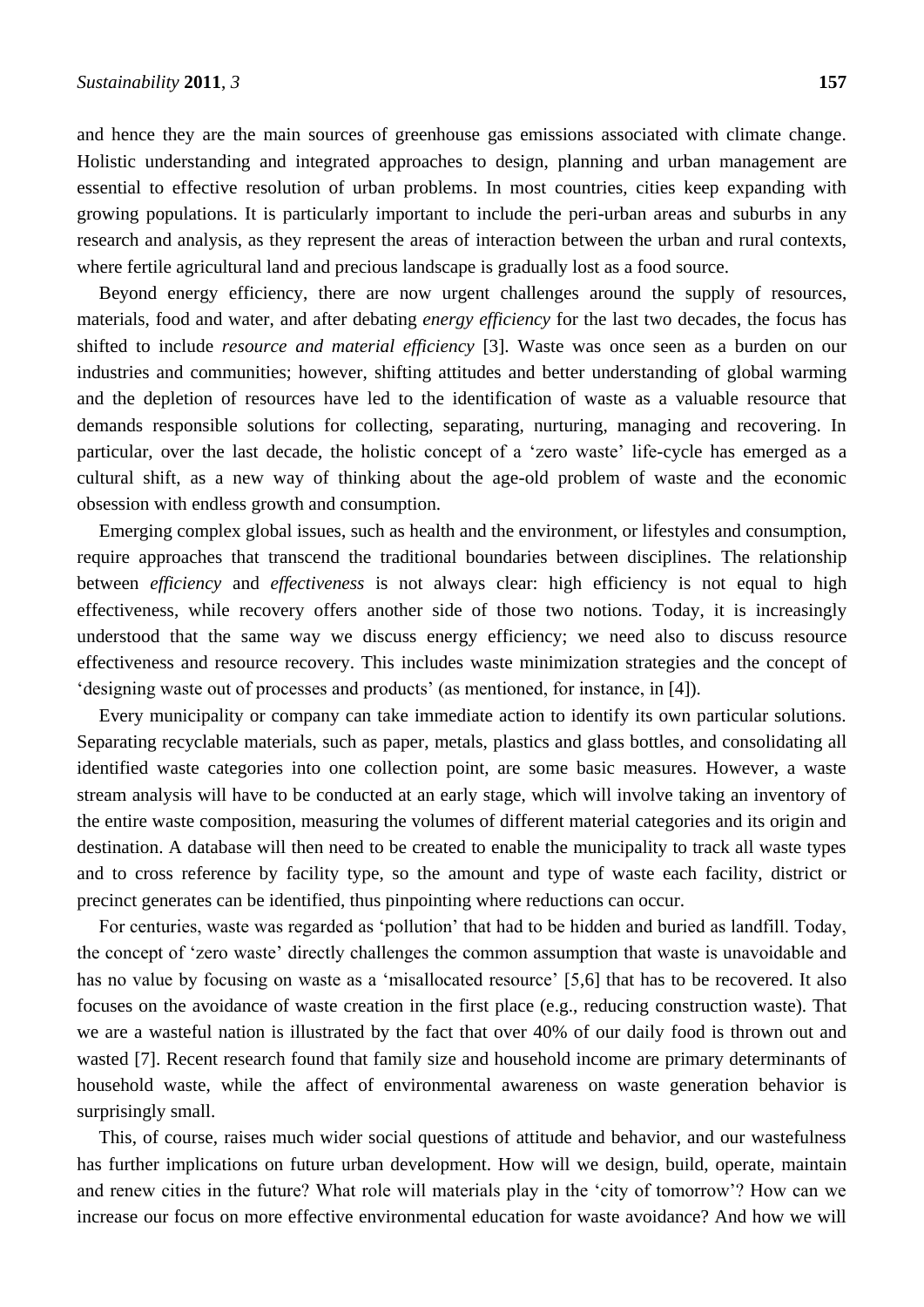need to better engage sustainable urban development principles and zero waste thinking? These are some of the topics discussed in this paper.

#### **2. The Link between Waste and Urbanization**

#### *2.1. Limits of Growth: Understanding Waste as a Resource and Part of a Closed-Cycle Urban Ecology*

In recent years, the need for more sustainable living choices and a focus on behavioural change has increasingly been articulated. The estimated world waste production is now around four billion tonnes of waste per annum, of which only 20 per cent is currently recovered or recycled [8]. Globally, waste management has emerged as a huge challenge, and it's time that we took a fresh look at how we can best manage the waste and material streams of cities and urban development. The issue of our city's ever growing waste production is of particular significance if we comprehend the city as a living eco-system with closed-loop management cycles (see Figures 1 and 2).

There are some serious implications around the topic of waste. It is obvious that it is not just about waste recycling, but also waste prevention, following the waste hierarchy diagram (see Figure 3). We must give prevention more priority, as the saying goes: ‗An ounce of prevention is worth a pound of recycling.' Avoidance is the priority, followed by recycling and 'waste engineering' (up-scaling), to minimize the amount that goes to waste incineration.

**Figure 1.** The flow of natural resources into cities and the waste produced (recovering waste streams) represents one of the largest challenges to urban sustainability. Circular, looping metabolisms are more sustainable, compared to linear ones. This also has economic advantages. Recycling will continue to be an essential part of responsible materials management, and the greater the shift from a 'river' economy (linear throughput of materials), towards a ‗lake' economy (stock of continuously circulating materials), the greater are both the material gains and greenhouse gas reductions (Diagram source: [9,10], republished in [11]).

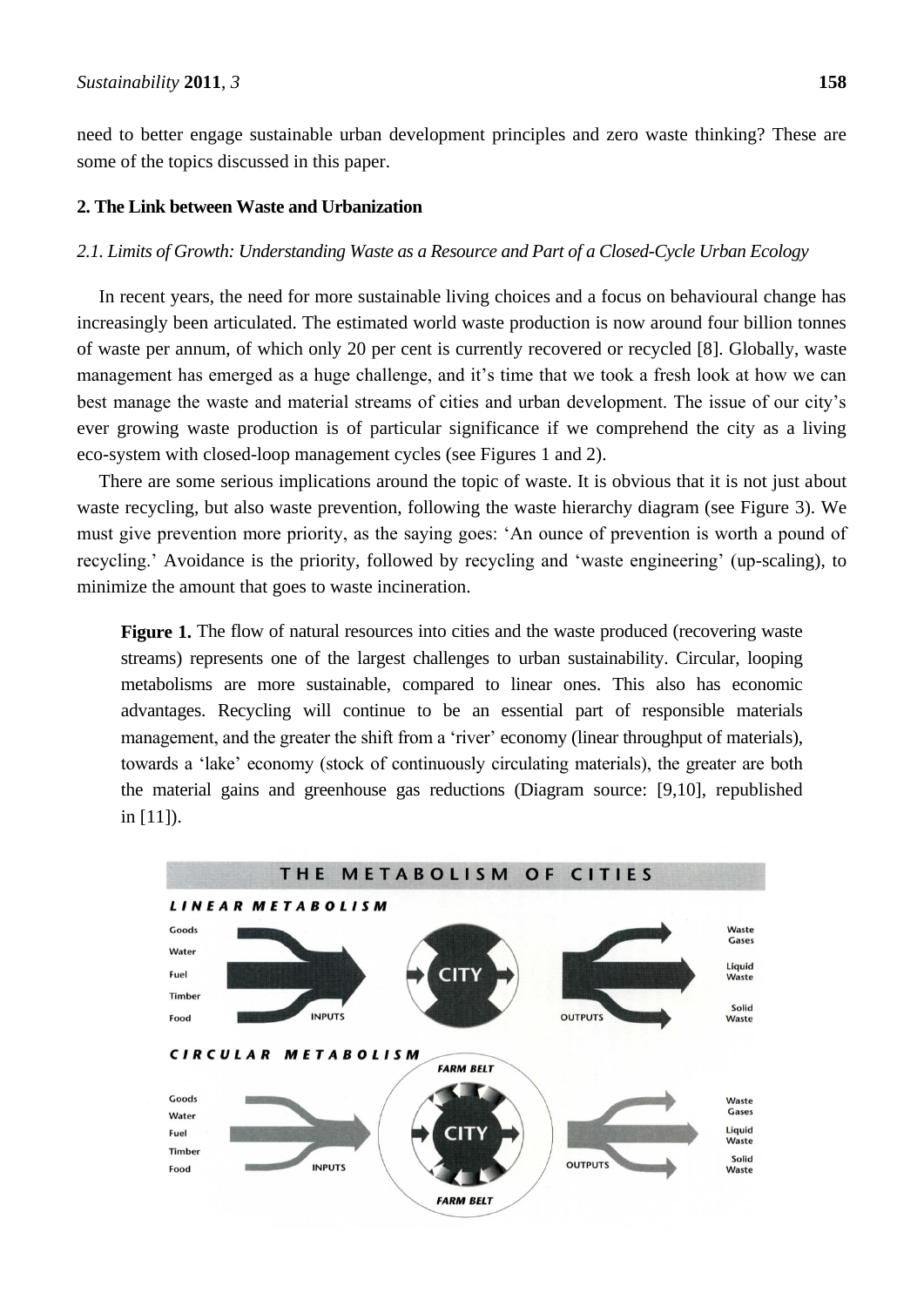Figure 2. Diagram illustrating the input and output of cities, comparing the 'conventional' city with the more sustainable city on the right (Diagram source: [12]).



**Figure 3.** The waste hierarchy diagram illustrates how waste avoidance is preferred, above re-use and recycling. Disposal in landfill represents the lowest level of the waste hierarchy (diagram: courtesy of the author, 2010). On the municipality level, a more strategic charging structure (levies) for waste disposal can accelerate sustainable waste management and reward residents who are separating their waste.



**Least Preferable** 

A particular concern is disposal of electrical and electronic equipment, known as *e-waste*. Of about 16.8 million televisions and computers that reached the end of their useful life in Australia in 2008 and 2009, only about 10% were recycled. Most of the highly toxic e-waste still goes into landfills, threatening ground water and soil quality, and an unknown proportion is shipped overseas (legally and illegally), mainly to China, leading to major environmental problems in these importing countries. About thirty-seven million computers, seventeen million televisions, and fifty-six million mobile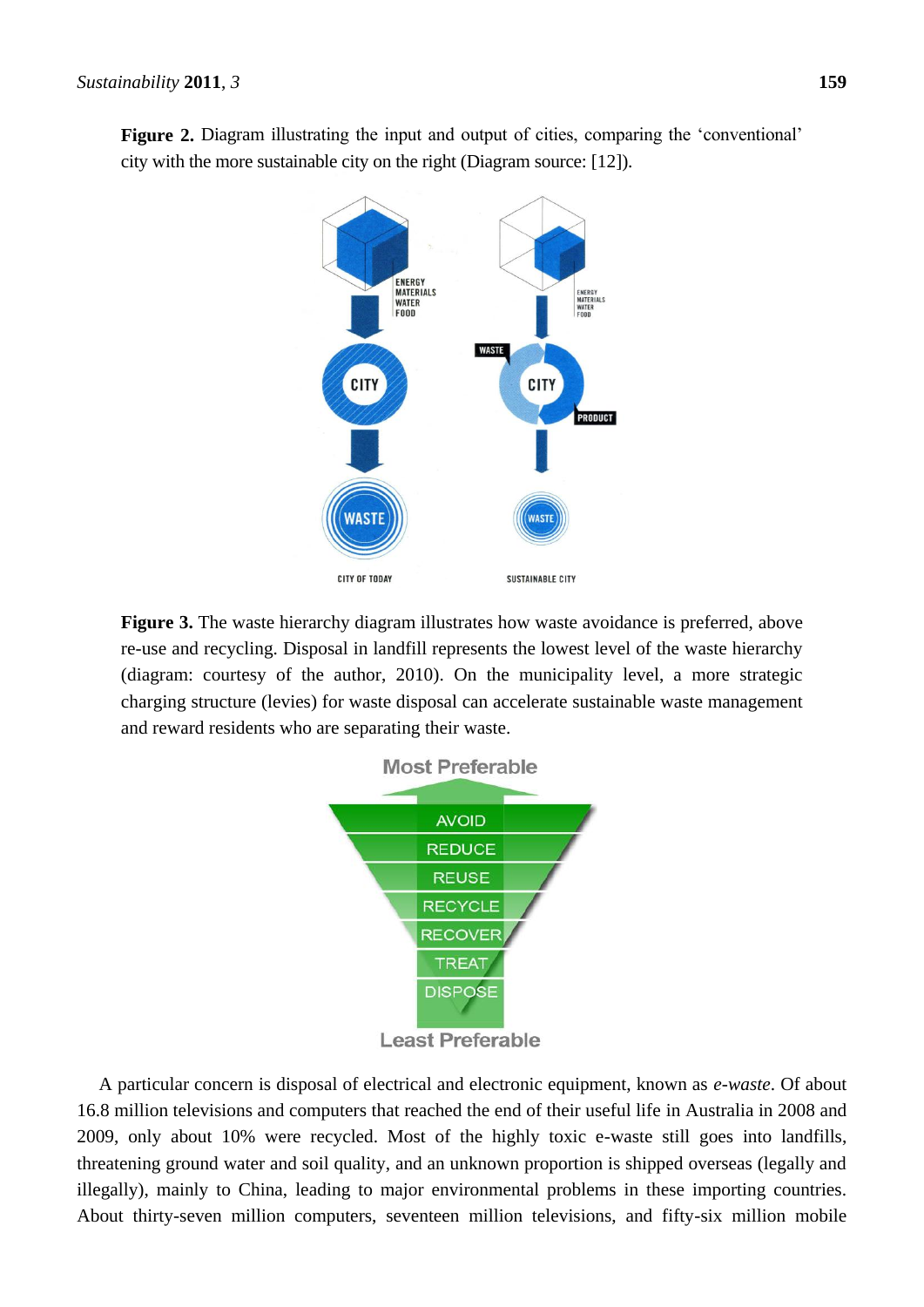phones have already been buried in landfills around Australia. This waste contains high levels of mercury and other toxic materials common to electronic goods, such as lead, arsenic, and bromide. Several countries are actively pushing for industry-led schemes for collecting and recycling televisions, printers, and computers, known as extended producer responsibility (‗EPR') and product stewardship. In addition, we must expect that the amount of e-waste created in the developing world will dramatically increase over the next decade [13,14].

Discharges are a threat to soil and groundwater, and methane gas discharges (mainly from organic waste in landfill) are a threat in the atmosphere. In the meantime, many large cities are producing astronomical amounts of waste daily and are running out of landfill space. Incineration of waste has gone out of fashion, as it has the disadvantage that it releases poisonous substances, such as dioxins and toxic ash, into the environment. Burning waste with very high embodied energy is generally not an efficient way of dealing with resources. Environmental groups have successfully prevented the construction of new waste incinerators around the world. Such linear systems (e.g., burning waste) have to be replaced with circular systems, taking nature as its model. Much more appropriate is a combination of recycling and composting. Today, recycling 50% to 60% of all waste has become an achievable standard figure for many cities (e.g., the Brazilian model city of Curitiba has managed to recycle over 70% of its waste since 2000; and the city of San Francisco has arrived at 77% diversion rate from landfill in 2010).

Organic waste is playing an increasingly important role. The small Austrian town of Guessing, for instance, activates the biomass from its agricultural waste and has reached energy autonomy by composting and using the bio-energy to generate its power. In the available literature, a recommended split for a city can be found, where no waste goes to landfill:

|           | • Recycling and reusing                          | min. 50-60% |
|-----------|--------------------------------------------------|-------------|
|           | • Composting of organic waste                    | $20 - 30\%$ |
| $\bullet$ | Incineration of residual waste (waste-to-energy) | max. 20%    |

Steel is by far the most recycled material worldwide (it has the longest 'residence time'). However, recent research from Veolia Research Group [15] shows that recycling in itself is inefficient in solving the problem, as it does not deliver the necessary ‗decoupling' of economic development from the depletion of non-renewable raw materials. Grosse and others argue that 'the depletion of the natural resource of raw material is inevitable when its global consumption by the economy grows by more than 1% per annum. The only effect of recycling is that the curve is delayed.' There is evidence that recycling can only delay the depletion of virgin raw materials for a few decades at best. Research shows that only recycling rates above 80% would allow a significant slowdown of the depletion of natural resources. This means that the actual role of recycling to protect resources is not significant for non-renewable resources whose consumption tends to grow above 1% per year.

Even though it's an important component, sustainable development policies cannot rely solely on recycling. Policies need to aim at reducing the consumption of each non-renewable raw material so that the annual growth rate remains under 1%. Decoupling economic development from materiality seems to be the only long term solution. Recycling is not so much the primary goal. The objective is not so much to reduce the amount of waste in general, but, rather, to encourage a reduction in the quantities of materials used to make the products that will later become waste.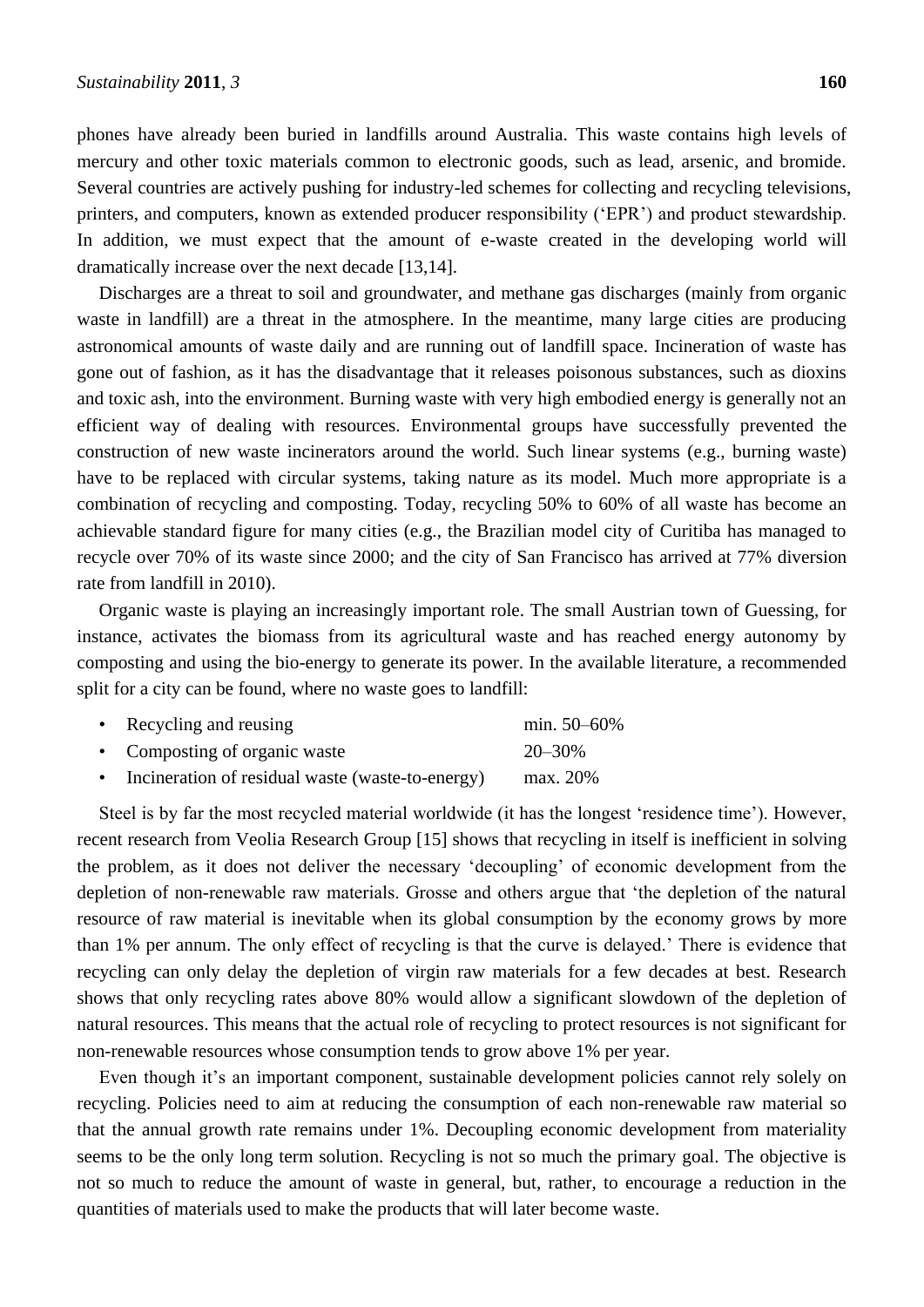*Waste is nutrients. Waste is precious. We should learn from Nature: Nature doesn't know 'waste'. In Nature, one species' waste is another species' resource* [16-18].

#### *2.2. Zero Waste and Closed Loop Thinking in the Construction Sector*

There is a growing interest from architects in zero waste concepts. Cities and urban development are the areas where all concepts come together and can be embedded into practice, into redesigning urban systems with zero waste and material flow in mind, by transforming the existing city and upgrading its recycling infrastructure in low-to-no carbon city districts. It's timely to rethink prefabrication and 'design for disassembly' building resilience into urban systems. This will change the way we design, build and operate city districts in future (acknowledging that zero waste is much wider and complicated than expected at the first glance, and that we still have long distance from zero emission to zero waste in regard to the construction sector). For instance, façade systems made of composite materials create recycling and resource recovery problems. No debris should go to landfill. Concrete companies should use sustainable, recycled aggregates. Concrete was previously regarded as being difficult to be recycled, as closed-loop recycling for concrete structures is expensive. But concrete-related waste is now increasingly used as recycled aggregate (RA) for new concrete structures, and intensive research is carried out in Japan and China on new concrete recycling methods.

Urban planners frequently raise the question about which is the best scale to operate on for introducing 'zero waste'. The city district as a unit appears to be a good, effective scale. It means rejoining the urban with the rural community, therefore neighbourhood and precinct planning must consider the climate crisis. For instance, planning better cities requires that composting facilities and recycling centres are in close proximity to avoid transporting materials over long distances. Reducing energy embodied in construction materials is an important strategy for mitigating our fossil-fuel dependency. Keeping the existing building stock is important, as the most sustainable building is always the one that already exists. Retrofitting existing districts is, therefore, essential.

## *2.3. Constantly Growing Amounts of Waste—What Can Be Done?*

Global population growth is expected to stabilize in 2050 at around 9 billion human beings [19]. However, population growth is far from being the main driver of recent economic expansion and the increase of consumption of materials, water, fossil-fuels and resources. The process by which emerging countries catch up with the standard of living of more advanced economies is, in fact, an even more powerful actuator.

As a consequence of this 'catching up', waste is accumulating in the oceans. In recent years, our oceans have devolved into vast garbage dumps. Thousands of tonnes of waste are thrown into the sea each year, endangering humans and wildlife. Since the world's oceans are so massive, few people seem to have a problem with dumping waste into them. However, most plastics degrade at a very slow rate, and huge amounts of them are sloshing around in our oceans. Wildlife consumes small pieces, causing many of them to die as the plastics are full of poisons. Some plastic products take up to 200 years to degrade. Every year, around 250 million tonnes of plastic products are produced, and much of this produce ends up in the oceans. The 'Great Pacific Garbage Patch' is half the size of Europe, and in the Atlantic huge amounts of plastic garbage have recently been discovered [20]; the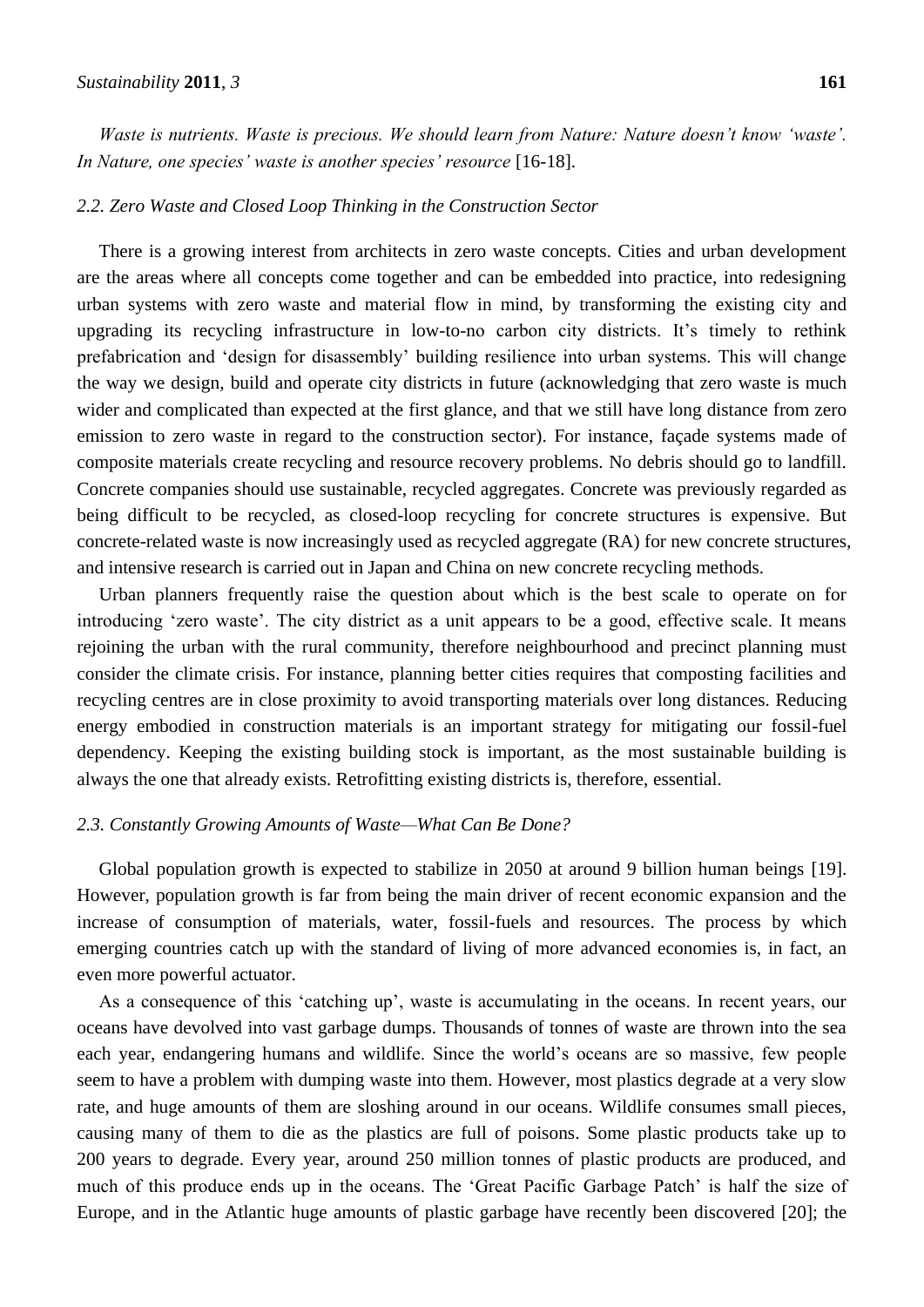highest concentration being found close to Caribbean islands, with over 200,000 plastic pieces per sq km. In the North and Baltic seas, although dumping in them has been illegal for over two decades, the amount of waste found in them has not improved. It is estimated that each year 20,000 tonnes of waste finds its way into the North Sea, primarily from ships and the fishing industry [21]. Experts warn that we've reached a point where it's becoming dangerous for humans to consume seafood. A big problem is the throw-away plastic water bottles made of PET, not only because they significantly contribute to waste creation and  $CO_2$  emissions from transporting drinking water around the globe, but they also release chemicals suspected of being harmful to humans into the water. Together with the largest oil spill in human history, the devastating oil spill in the Gulf of Mexico (2010), it shows how advanced humanity's destruction of entire ecosystems in the oceans has become.

Given these conditions, the international community has been pushing for four decades for massive bureaucratic efforts aimed at clearing the oceans of waste. In 1973, the United Nations sponsored a pact for protecting the oceans from dumping, and in 2001 the European Union established directives that forbade any dumping of maritime waste into the ocean while in port. However, such directives have been ineffective and many experts agree that laws and international efforts aimed at protecting the oceans have failed across the board.

# *Today, no other sector of industry uses more materials, produces more waste and contributes less to recycling than the construction sector* [22].

With the constant increase in the world's economic activity, there has been a large increase in the amount of solid waste produced per head of population. The waste mix (industrial and urban) has become ever more complex, often containing large amounts of toxic chemicals. Obviously, the first aim of a sustainable future is to avoid the creation of waste and to select materials and products based on their embodied energy, on their life-cycle assessment and supply chain analysis. This needs to be understood holistically. Transportation of input materials, as well as the transportation of the final product to consumers (or to the construction site), is a common contributor to greenhouse gas emissions. The way in which a product uses resources such as water and electricity influences its environmental impact, while its durability determines how soon it must enter the waste stream. Care needs to be taken in the original selection of input materials, and that the type of assembly used influences end-of-life disposal options, such as ease of recyclability or take-back by the manufacturer. With a huge amount of waste still going to landfill, drastic action is required in urban planning to develop intelligent circular metabolisms for districts, and waste collection and treatment systems that will eliminate the need for landfills. Even so, recycling is only halfway up the waste hierarchy, the greenhouse gains lying in the upper half (waste avoidance and reduction) are, largely, yet to be tapped. The focus of attention needs now to expand from the downstream of the materials cycle, from a post-consumer stage, to include the upstream, pre-consumer stage, and behavioural change (see diagram Figure 1).

Diagram Figure 1 illustrates the concept of a *circular* (looping) urban metabolism: the current production-consumption system is typically *linear* (as in a pipeline) and extends from manufacturing through use to end of life, followed by either recycling or landfill. The idea that this system must be reconfigured in order to promote a series of closed loops whereby all material and products are re-used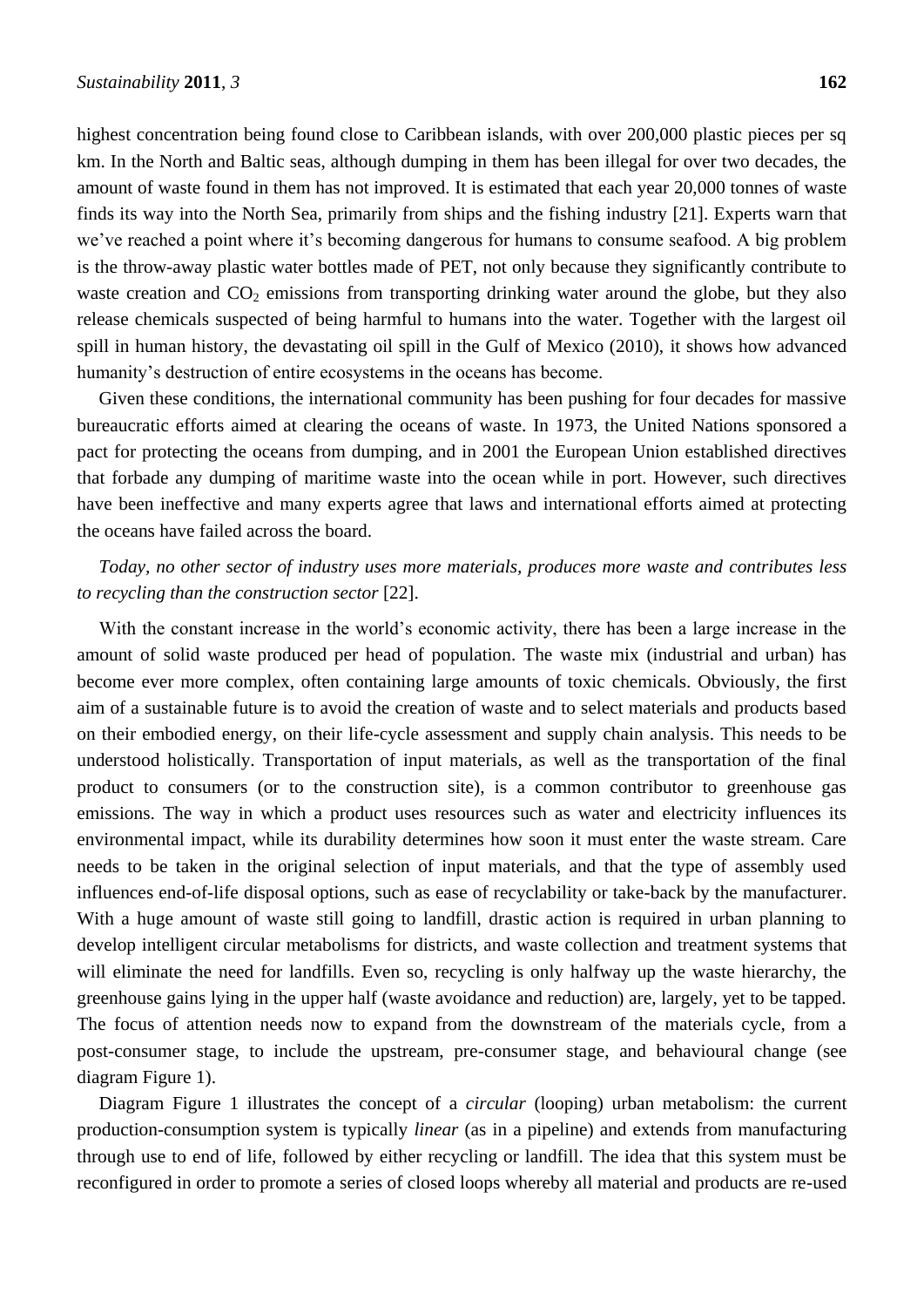or recovered is not new and has been raised many times, however, has not been adapted by the construction sector. Figure 4 illustrates how future buildings will produce energy and even food.

While the worldwide international average for daily waste generation is about 1 to 1.5 kg per capita, countries like Kuwait and United Arab Emirates top the list, generating an average of over 3.5 kg of waste per person per day (in comparison, the average Australian resident dumps 1.1 tonnes of solid waste per year, this is also around 3 kg per day). According to the 'polluter pays' principle, policies penalize those who generate large amounts of waste. Collecting, sorting and treating waste incurs huge costs, so the focus has to be on avoiding and minimizing waste creation in the first place, in the office, in industry, in households. Waste-wood-to-energy has frequently become an important component of energy concepts for city districts. Waste management and recycling schemes have greatly reduced the volume of waste being ‗land-filled'. Waste segregation and recycling has also substantial economic benefits and creates new jobs.

*Re-using building components and integrating existing buildings (instead of demolition) is a basic principle of any eco-city and eco-building project* [23].

**Figure 4.** Urban farming, designing the 'Carrot City': with finite cropland to feed a growing global population, concepts are now being developed that will build vertical farms, where buildings' roofs and facades become sites for urban agriculture. Rotating hydroponic-farming systems give the plants the precise amount of light and nutrients they need, while vertical stacking enables the use of far less water than conventional farming (Project illustration: [24]).



*2.4. Changing Manufacturing and Packaging Processes towards Life-Cycle Oriented Practices*

New agreements with industry have to be made to dramatically reduce waste from packaging. On the way towards a zero-waste economy, manufacturers will increasingly be made responsible for the entire life-cycle of their products, including their recycleability, by introducing an 'extended producer responsibility' policy. Luckily, many companies are now doing extraordinary things in the area of recycling and are prolonging the life-cycle of products. For instance, Ohio-based firm *Weisenbach Recycled Products*, a manufacturer of consumer goods made from recycled materials holds numerous patents on recycling, awareness and pollution prevention products. It is both a specialty printing firm and an innovative recycler of waste and scrap, repurposing and 'up-cycling' such materials as plastic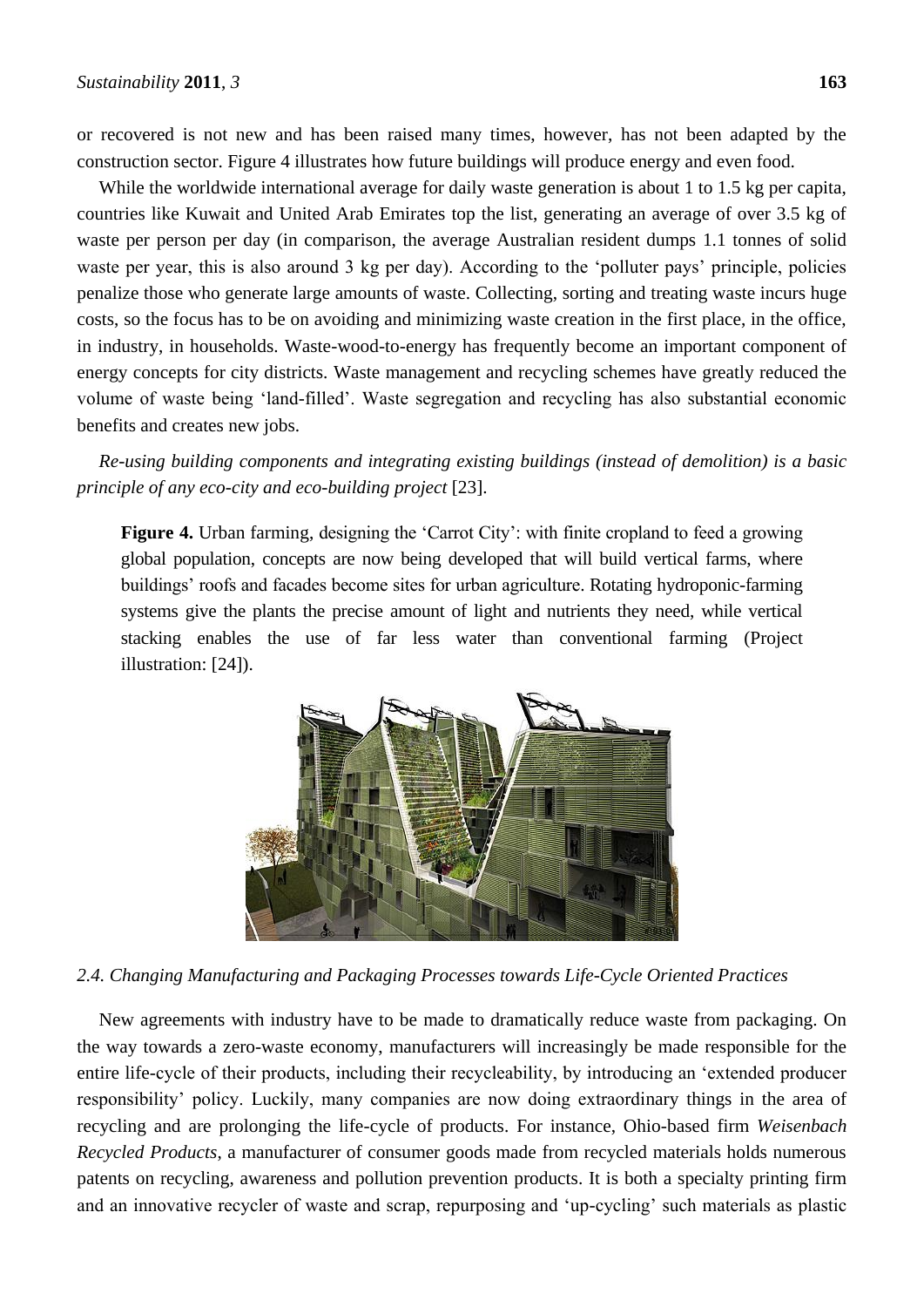caps, glass bottles and circuit boards into over 600 promotional items and retail consumer products. According to the company's president, Dan Weisenbach, there has been a changing perception in the business world, where you are more valued if your company is a 'certified green business': 'Even though conservation has been a core principle in our culture since we started, we believe it is important that we take a step to formalize our commitment to sustainable business. The competitive landscape has shifted and it is important for a company to have a history of environmental leadership and integrity. Choosing to voluntarily document all our efforts in an annual sustainability report is a demonstration of this commitment. We have moved past the *bigger is better* era. People want to do business with companies they can relate to and who share their values' [25].

For centuries, waste was regarded as pollution that had to be collected, hidden and buried. Today, waste is no longer seen as something to be disposed of, but as a resource to be recycled and reused. It's clear that we need to close the material cycle loop by transforming waste into a material resource. Over the next decades, the Earth will be increasingly under pressure from population growth, continuing urbanization and shortage of food, water, resources and materials. Waste management, optimizing waste streams and material flows are some of the major challenges concerning sustainable urban development. There is a growing consensus that waste should be regarded as a `valuable resource and as nutrition' [26,27]. It has been argued that the concept of 'waste' should be substituted by the concept of ‗resource'. McDonough and Braungart point out that the practice of dumping waste into landfill is a sign of a 'failure to design recyclable, sustainable products and processes.' All eco-cities have to embed zero-waste concepts as part of their holistic, circular approach to material flows (see diagram Figure 2).

*Design for Disassembly* means the possibility of reusing entire building components in another future project, possibly 20 or 30 years after construction. It means deliberately enabling 'chains of reuse' in the design, and to use light-weight structures with less embodied energy, employing modular prefabrication. Recycling resources that have already entered the human economy uses much less energy than does mining and manufacturing virgin materials from scratch. For instance, there is a 95% energy saving when using secondary (recycled) aluminium; 85% for copper; 80% for plastics; 74% for steel; and 64% for paper [28]. Through re-use and recycling, the energy embodied in waste products is retained, thereby slowing down the potential for climate change. If burned in incinerators, this embodied energy would be lost forever. It becomes obvious that all future eco-cities will have to integrate existing structures and buildings for adaptive re-use into their master planning. Based on life-cycle assessment, the most sustainable building is likely to be the one that already exists.

*In closed-loop systems, a high proportion of energy and materials will need to be provided from re-used waste, and water from wastewater. We can now move the focus to waste avoidance, behavioural change and waste reduction* [29].

*2.5. A closed-Cycle Urban Economy Will Deliver a Series of Further Advantages*

- It avoids waste being generated in the first place (and therefore reduces  $CO<sub>2</sub>$  emissions).
- It creates closed-loop eco-economies and urban eco-systems with green collar jobs.
- It helps transform industries towards a better use of resources and non-polluting (non-toxic), cleaner production processes, and extend producer responsibility.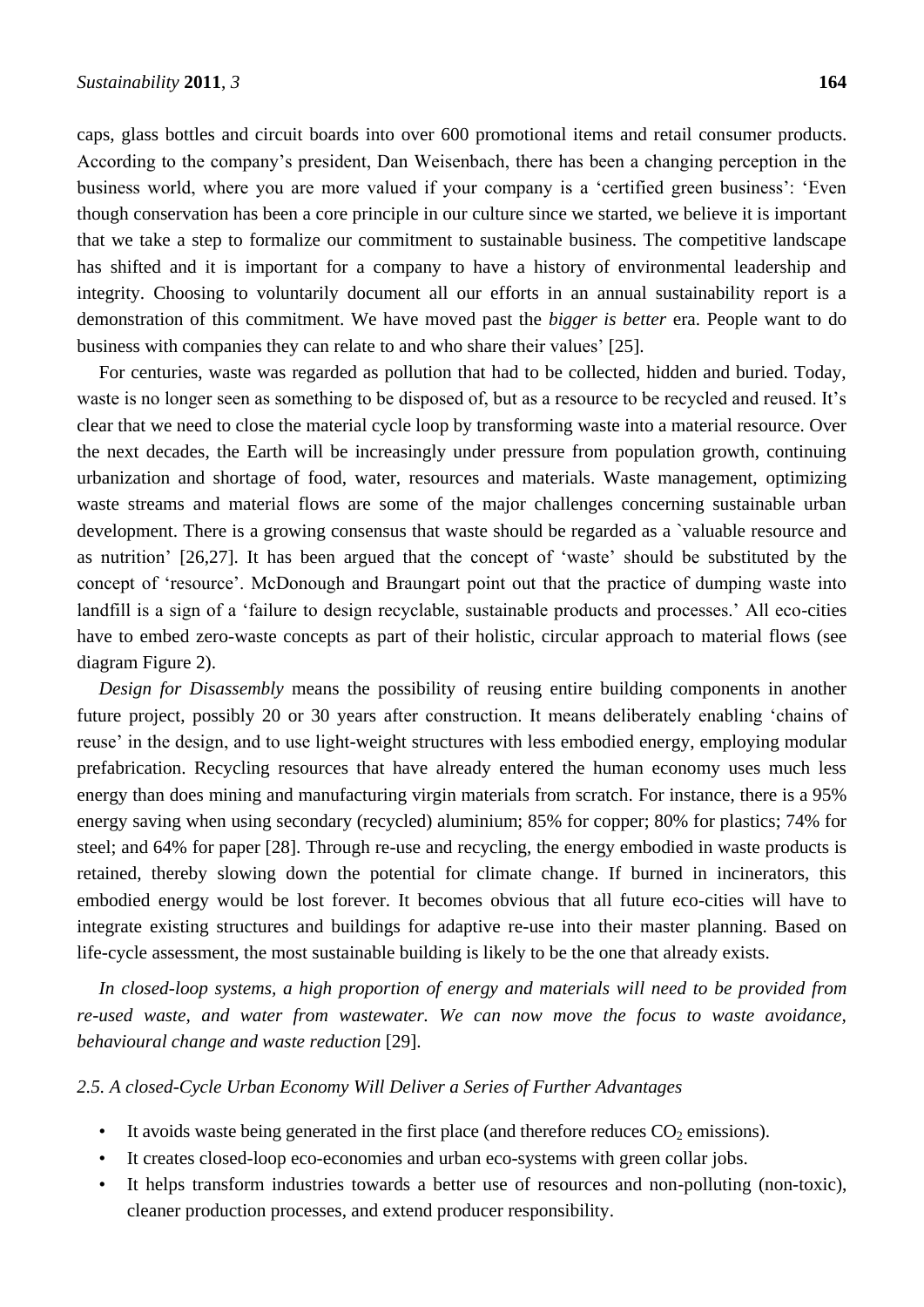- It delivers economic benefits through more efficient use of resources.
- It supports research into durable, local goods and products that encourage reuse.
- It advocates 'green purchasing' and a product stewardship framework.

‗Extended producer responsibility' places the responsibility of the future of an item of waste on the initial producer of that product (instead of on the last owner, as in traditional segmentation) [30,31]. This leads to the practice whereby an increasing number of manufacturers include in the sale of goods a service for the future recovery and the processing of the product at the end of its useful life.

It also includes extending the responsibilities to consumers to participate in recycling schemes. A recent survey showed that 83% of Australians wanted a national ban on non-biodegradable plastic bags, while 79% wanted electronic waste (e-waste) to be legally barred from landfills [32]. Cities will always be a place of waste production, but there are possibilities available that will help them achieve zero-waste, where the waste is either recycled, reused or composted (using organic waste for biomass). The Masdar-City project in the UAE is a good example of a zero-waste city, as is the large Japanese city of Yokohama, which reduced its waste by 39% between 2001 and 2007, despite the city growing by 165,000 people during this period. They reached their goal by raising public awareness about wasteful consumption and through the active participation of citizens and businesses. In Australia, the *Zero-Waste SA* initiative by the South Australian government is highly commendable [33].

#### *2.6. Behaviour Change for Waste Prevention*

The growth of the economy cannot continue endlessly (a fact already pointed out by [34]). Our increasing affluence allows us to accumulate massive amounts of stuff, and we build increasingly larger dwellings to store it. So the core question is about how to best change behavior and shift attitudes to reduce consumption (and therefore avoiding the creation of waste in the first place). How do we convince society to consume less? Education programmes aimed at all levels of schooling have proven to be effective. Public education aimed at 'zero waste' participation is surely a key to success. Changing behavior is easier in smaller towns, but is more difficult in large cities. As has already been pointed out, education to raise awareness is essential, but equally important is that the rules of waste separation are well explained. This suggests that the real problem is not technology, but acceptance and behavior change. What is needed is social innovation rather than a sole focus on technological innovation. The necessary connection between waste policies and emission reductions are not always well understood and made.

So, what are the main barriers to *zero waste*?

- Short term thinking of producers and consumers
- Lack of consistency in legislation across the states
- Procurement *vs.* sustainability: the attitude that the cheapest offer gets commissioned
- Lack of community willingness to pay

*The increase in world flows of scrap, e-waste, recovered plastics and fibres has turned developed countries into a source of material supply for informal trade in emerging countries* [35].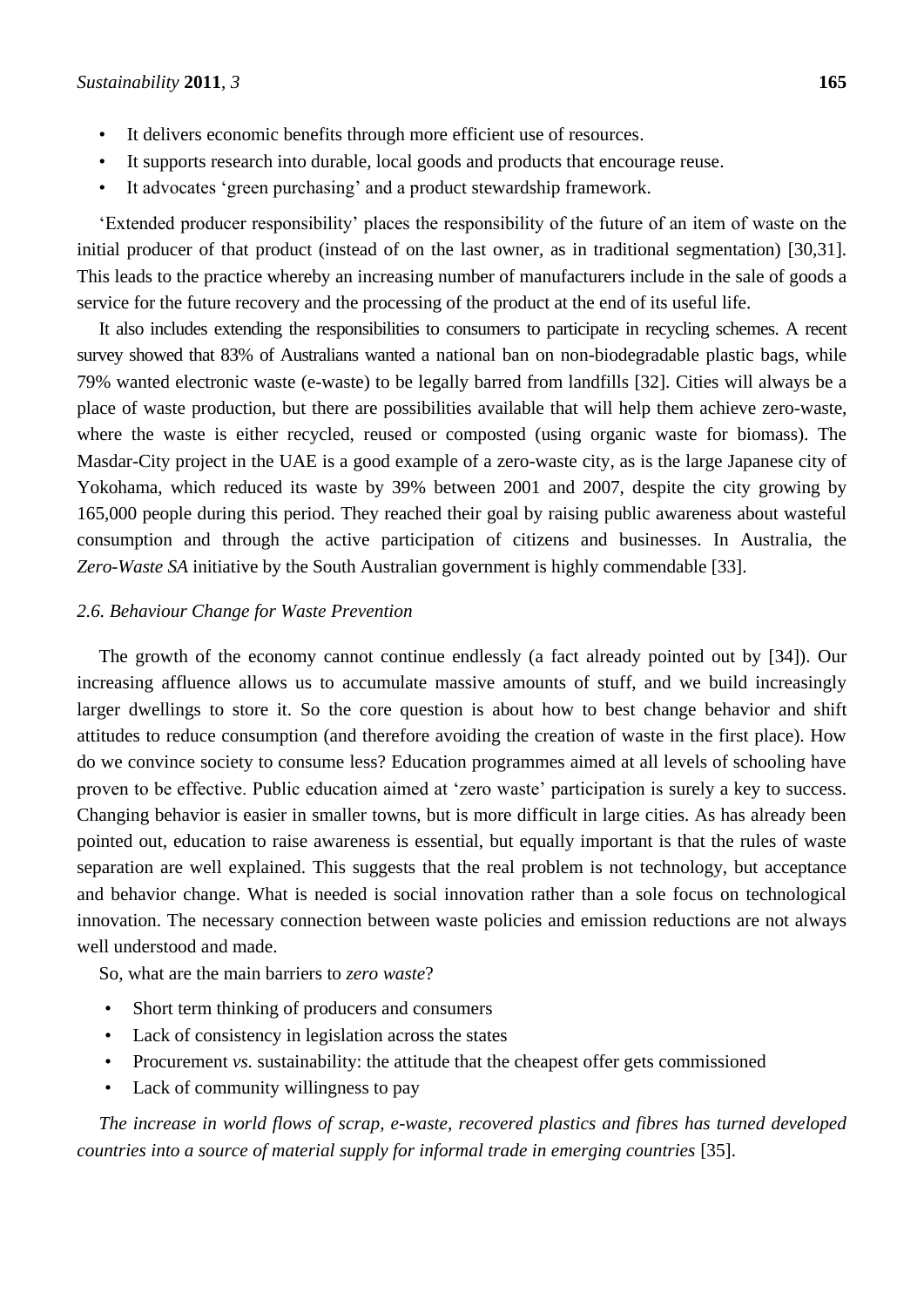There is a clear need for designers to focus more attention on the throughput of material goods consumed in our everyday life rather than just end use energy consumption [36-38]. *Product stewardship* refers to the responsible management of manufactured goods and materials. On the production side, product and industrial designers are critical for stewardship models that go beyond materials recycling (e.g., extended producer responsibility), however, until now design issues have not figured strongly in product stewardship schemes, and there is not enough attention to product stewardship of new goods and their disposal at the end of use.

Drawing on social practice theory [39-44] consumption within the household can be explained as the outcome of the relations between household routines and surrounding material systems of provision. For product/industrial designers, social practice is a relatively new area of study, and practice-orientated design is only slowly moving beyond the tradition of designers (just focusing on products in isolation)—instead acknowledging that "material artefacts themselves configure the needs and practices of those who use them" [45].

However, achieving net reduction in material and energy flows implies changes in design and household practices, and the introduction of product stewardship models. Current household practices around the acquisition, use and disposal of common household furnishings and electronic goods depend largely on household type and urban context, including house size and location to public transport. Dey *et al.* and Perkins *et al.* note that household practices and consumption vary across households and their urban contexts (e.g., suburban dwelling versus inner-city apartment) [46,47]. Products themselves place constraints on how householders may exercise stewardship responsibilities, which indicates that household decisions concerning product stewardship, acquisition and divestment are mainly influenced by a range of factors including the physical spaces of the home, issues of wealth and social status (life stage), cultural values and habits established over time. There is still a need for more research in the question, how can product stewardship be extended through new product design in order to explicitly include household consumers' acquisition and better use of products as well as end of life disposal options.

#### **3. Case Studies of Waste Management**

The following case studies include details of how some cities and regions are trying to overcome the barriers to achieving ‗zero waste'. The cases are looking at waste stream management in the developed world (Australia and Denmark) and at two large cities in the developing world (Delhi and Cairo, both rapidly expanding cities).

• Case 1: South Australia's leadership in waste management and resource recovery

South Australia, over the last five years, has produced a document on zero waste principles, the ‗Draft South Australia's Waste Strategy 2010–2015' [48]. The strategy offers strong guidelines for SA's waste recycling and waste avoidance efforts, and has a five year timeframe. The strategy's focus is on two objectives: ‗Firstly, the strategy seeks to maximize the value of our resources; and secondly, it seeks to avoid and reduce waste.' These two objectives are inter-related, and some actions apply to both objectives, proposing new targets for municipal, commercial and industrial and construction and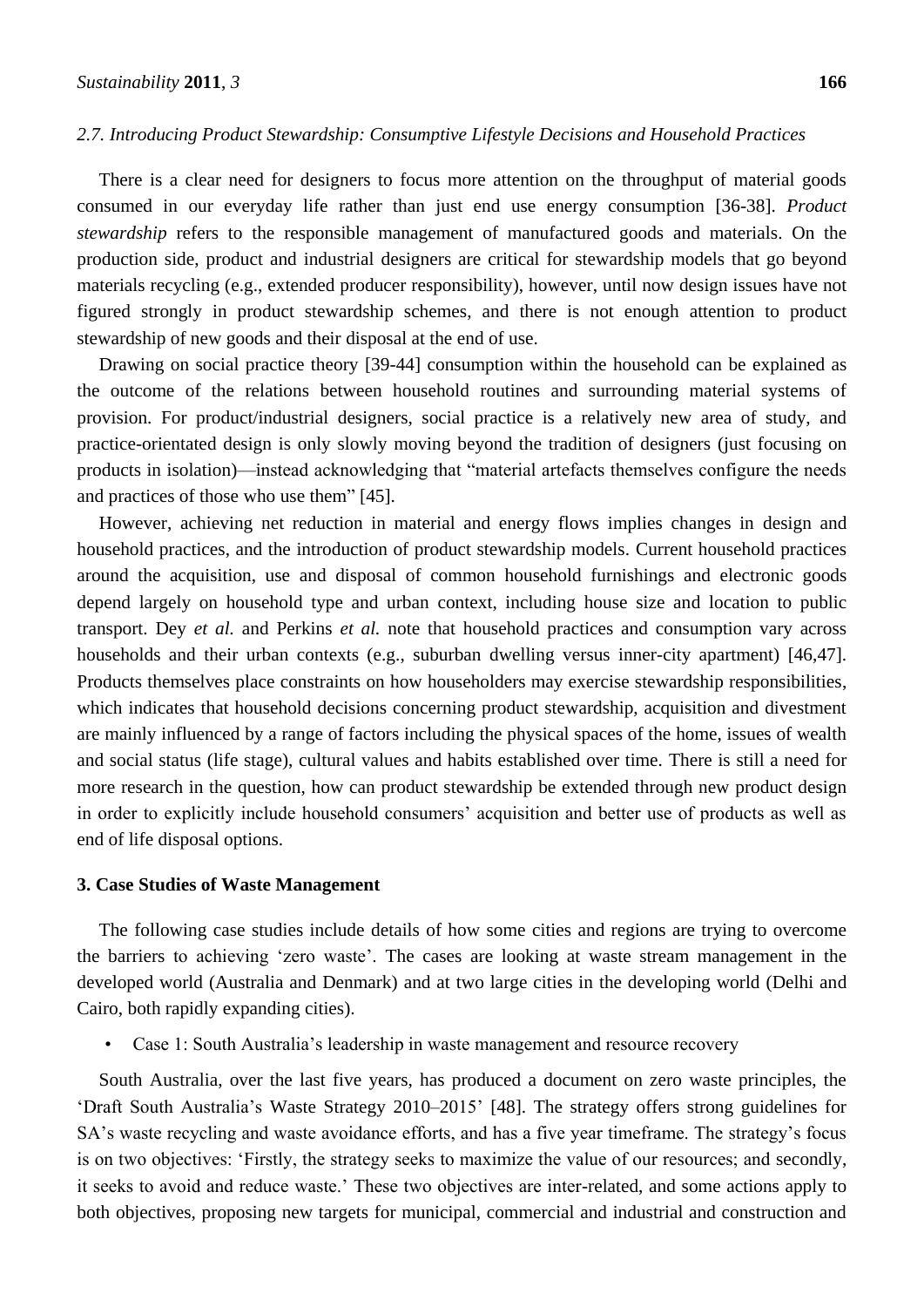demolition waste streams. *Zero Waste SA* is one of the few zero waste government agencies in the world and is at the forefront of waste avoidance in Australia. Zero Waste SA was established in 2003 and is financed by government levies from landfill. The agency pioneered the introduction of the ban on checkout style plastic bags in Australia, in May 2009, and formulated the campaign slogan: 'I recycle correctly and everyone wins'.

To be able to increase recycling and to reduce consumption, we need to fully understand the composition of household waste. Only by separation at the source (point of waste creation), can we reach high recycling rates. Interestingly, recent research at the UniSA indicates that the composition of waste varies according to the income level of the people producing the waste. For instance, the amount of food waste tends to be greatest among lower-income earners (this is because as income increases there is generally less food waste as consumers purchase greater amounts of prepared food relative to fresh food).

The SA Draft Waste Strategy policy is no unique case or exemption. All of the European Union member states must compile a waste prevention programme by the end of 2013, as required by the 2008 revision of the 'Waste Framework Directive'. The EU guidelines are intended to support the formulation of such programmes based on 30 best practices identified by the European Commission.

• Case 2: The waste situation in New South Wales, Australia: a looming crisis?

Australia is the third highest generator of waste per capita in the developed world. In July 2006, only around 50% of waste collected in the state of New South Wales (NSW) was recycled. Of course, it's always cheaper to simply bury waste than to treat it, but that has dangerous side effects. For instance, electronic waste is still filling up Australian and US landfills (something not allowed in the EU for 10 years), contaminating soil and groundwater with toxic heavy metals. In the meantime, a waste crisis is looming: the City of Sydney's four landfill sites (Eastern Creek, Belrose, Jacks Gully and Lucas Heights) are reaching capacity and will be full by 2015, according to a recent independent *Public Review Landfill Capacity and Demand Report* [49]. The city's annual 2 million tonnes of waste will have to be moved 250 km south, by rail, to Tarago. For a long time, the state government has been inactive and has failed to make the recycling shift. It lacks recycling policies and investment in recycling technology. Recycling needs to be made cheaper than land filling, and strong economic incentives are required, as are strategies to get households to dramatically reduce the creation of waste (for instance, by reducing bin sizes, raising awareness and by introducing the three-bin system to separate organic/garden waste, recycling, and residual waste).

The situation in the UK is similar. Mal Williams, CEO of Cylch (a major recycling company in Wales, UK), points out that '90% of household waste is actually reusable without the need for incineration. Waste means inefficiency and lost profit for all' [50].

While Sydney's landfill sites are rapidly filling up, and the NSW government has currently no clear plan to address the crisis, Sydney's waste is forecast to keep growing by at least 1.4% a year (due to population increase and increasing consumption). Curbside recycling collected in NSW increased from 450,000 tonnes in 2000 to 690,000 tonnes in 2007. To make things worse, the NSW government rose over \$260 million in waste levies but returned just 15% (\$40 million) of that to local councils for recycling initiatives [51]. By contrast, the state government of Victoria gives better support: it raised \$43 million in landfill levies and gave it straight back to the agencies responsible for waste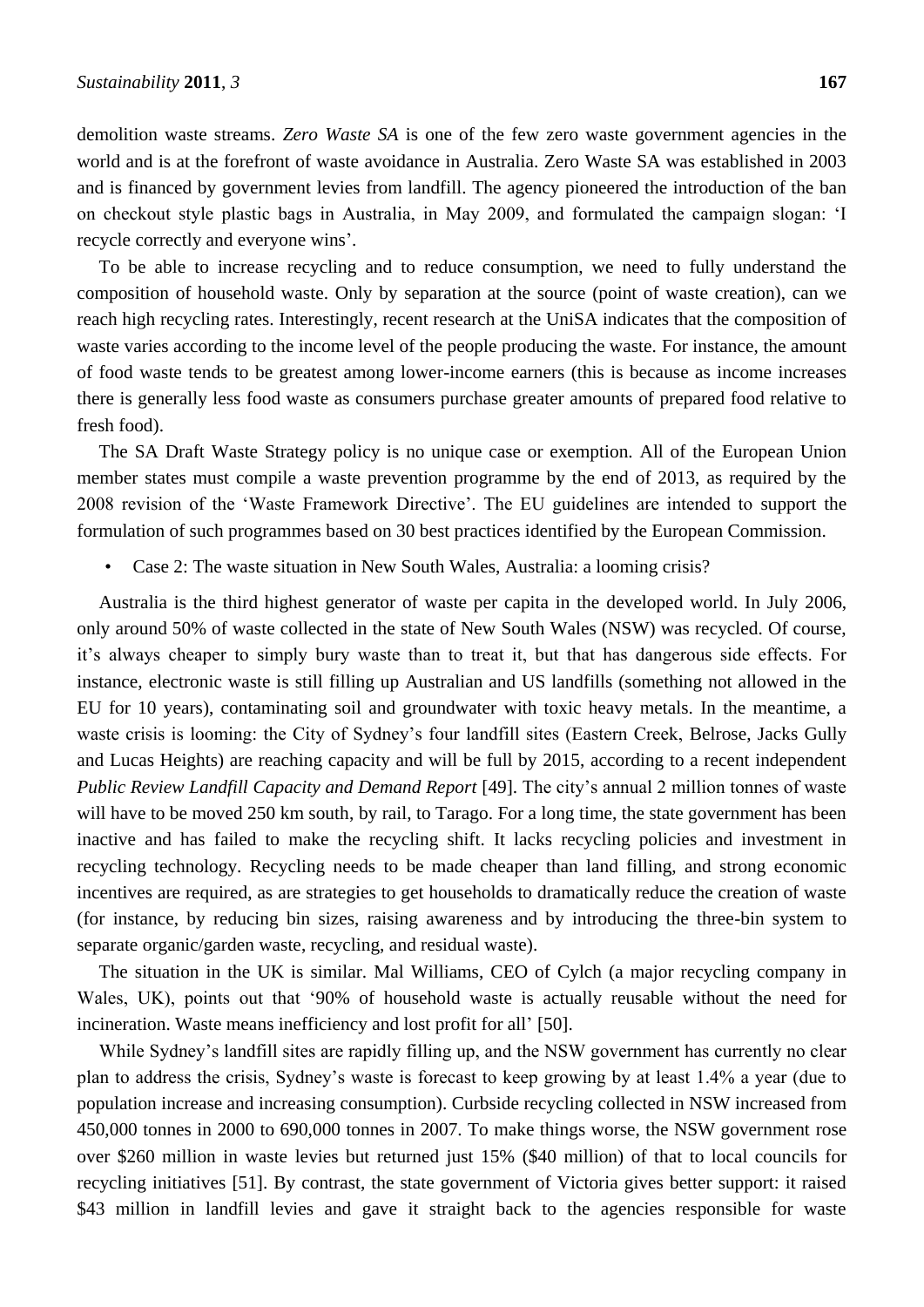management. Despite the smaller levy, Victoria recycled almost 20% more waste than NSW in 2009. The federal government will introduce a *National Waste Policy* in 2011 (aiming for a 66% landfill reduction by 2014) and hopes are high that this will bring about the urgently required changes.

• Case 3: Waste management case study from Aalborg, Denmark

Developed countries such as Germany, Japan and Denmark are worldwide leaders in waste management. For instance, in some Japanese municipalities up to 24 different categories of waste are separated.

It is timely that we better integrate the linkages between material flow, use and recovery with energy and water consumption. To date, little research has been done on measuring the impact of waste treatment systems themselves and waste management changes over the longer term. For instance, the Danish city of Aalborg has proven that better waste management can reduce greenhouse gas (GHG) emissions and that a municipality can produce significant amounts of energy with sustainable waste-to-energy concepts. Two Danish researchers, Poulsen and Hansen, used historical data from the municipality of Aalborg to gain a longer-term overview of how a 'joined-up' approach to waste can impact on a city's  $CO<sub>2</sub>$  emissions. Their assessment included sewage sludge, food waste, yard waste and other organic waste. In 1970 Aalborg's municipal organic waste management system showed net GHG emissions by methane from landfill of almost 100% of the total emissions. Between 1970 and 2005, the city changed its waste treatment strategy to include yard waste composting, and the city's remaining organic waste was incinerated for combined-heat and-power (CHP) production. Of this, waste incineration contributed 80% to net energy production and GHG turnover, wastewater treatment (including sludge digestion) contributed another 10%, while other waste treatment processes (such as composting, transport, and land application of treated waste) had minor impacts. 'Generally, incineration with or without energy production, and biogas production with energy extraction, are the two most important processes for the overall energy balance. This is mainly due to the substitution of fossil fuel-based energy,' says Poulsen. The researchers calculated that the energy potential tied up in municipal organic waste in Denmark is equivalent to 5% of the country's total energy consumption, including transport. They also predicted that further improvements by 2020 were possible, by reducing energy consumed by wastewater treatment (for aeration), increasing anaerobic digestion, improving incineration process efficiency and source separating food waste for anaerobic co-digestion.

Understanding of natural systems, this is a pioneering demonstration on how technology can be harnessed to resolve environmental challenges. Aalborg's progress shows how far-reaching waste management can be in attaining energy and GHG reduction goals, and should offer encouragement to other cities embarking on greener waste management strategies for the future [52,53]. The potential for emission reduction in waste management is very big. It is estimated that within the European Union, municipal waste management reduced GHG emissions from 64 to 28 million tonnes of  $CO<sub>2</sub>$  per year between 1990 and 2007, equivalent to a reduction from 130 to 60 kg  $CO<sub>2</sub>$  each year per capita. With such innovation in waste treatment, the EU municipal waste sector will achieve 18 % of the reduction target set for Europe by the Kyoto agreement, before 2012.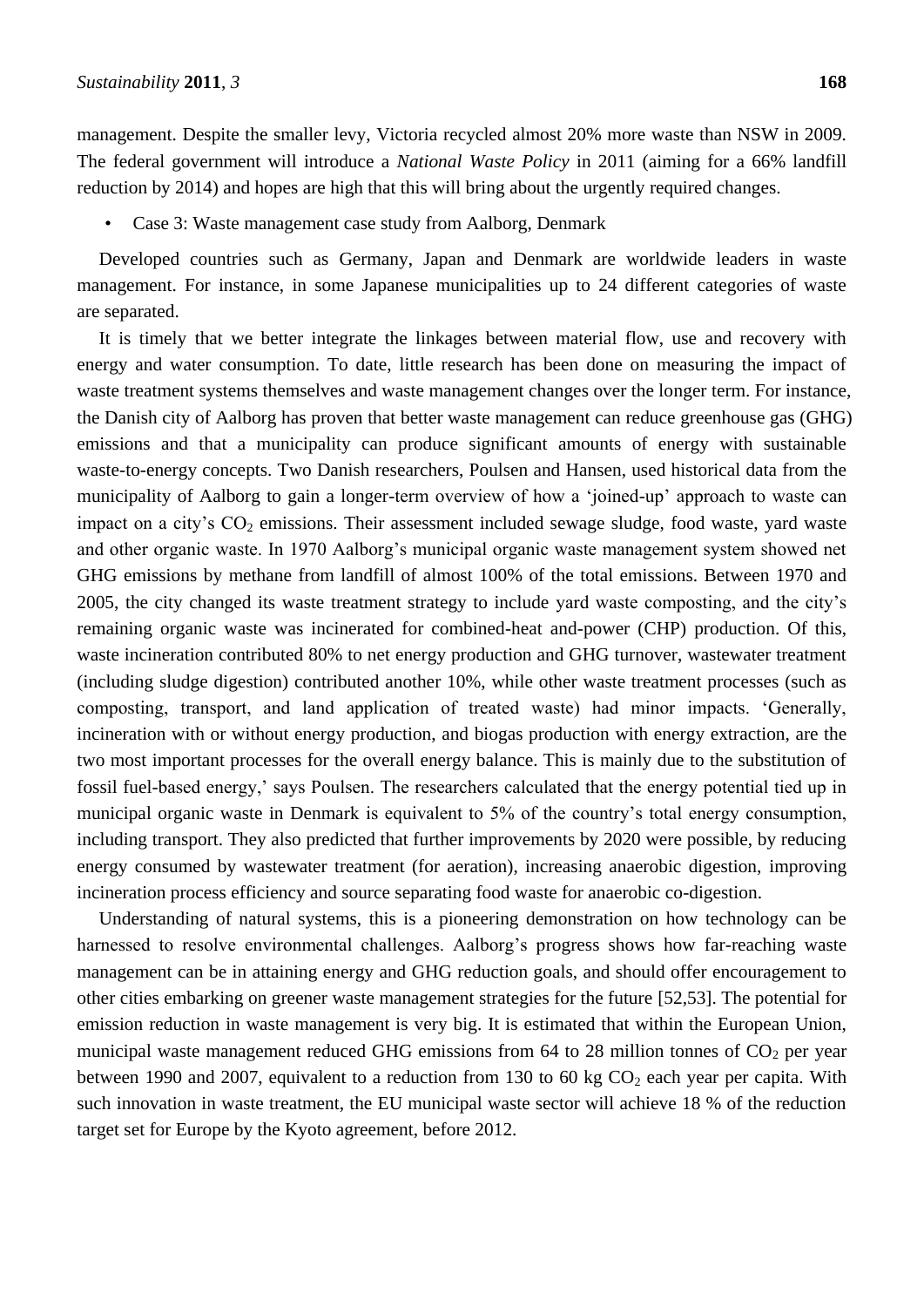## **4. Scarcity of Raw Materials, Metals, Resources**

#### *4.1. Using Fewer Materials to Better Exploit the Value of Waste*

Energy cost is not limited to heating or cooling energy or lighting energy; it is also related to all material flows relevant to buildings. For instance, waste from the production of construction materials and components can be much greater than all other waste streams. To make it easier for architects and planners to specify materials according to their impact (including impacts caused by material extraction, or waste creation from the production process), information on materials and components needs to be readily available. Different from the *Club of Rome*'s warning of 1971, today, the 'limits of growth' are defined by climate change and the depletion of material resources. We see an increasing challenge through the scarcity of raw materials, especially metals such as lead, copper and zinc. With natural resources and materials about to run out, we need better resource protection and more effective ways to use them. Several essential metals and resources are already becoming less available, e.g., most platinum, zinc, tantalum, lead, copper, cadmium, wolfram and silicon is concentrated in the hands of three countries, under the control of three large companies. This will soon create major challenges for industries in Europe and the US that use many of these metals in their manufacturing (such as televisions or computers). In a resource-constrained future we will see more:

- recycling-friendly designs, with extended producer responsibility,
- multiple-use (multi-function) devices and expanded product lifecycles,
- long-life products and buildings, with optimized material use,
- products using less packaging,
- a variety of ways to avoid the loss of resources during the product's life-cycle,
- resource recovery through forward thinking reuse, remanufacturing and recycling.

Waste that contains precious minerals, rare earth, metals and other nutrients is now understood to be valuable, and organic waste must be returned to the soil. The survival path and rebound effect of materials is understood as extremely critical. Will our landfill sites of today become the 'urban mines' of the future? We can observe the emergence of a new sustainable industrial society, where new industrial systems are introduced that better reuse and recycle waste, and which are based on a new circular flow economy [54,55]. In the meantime, the depletion of several natural deposits is drawing closer. In 2008, the *Institut der Deutschen Wirtschaft* (IDW) estimated the availability and coverage of essential resources and selected metals, as part of a risk assessment for the German industry in response to the threat caused by scarcity of raw materials [56,57]. It found:

| 20 years reserves available, estimated |
|----------------------------------------|
| 22 years                               |
| 29 years                               |
| 31 years                               |
| 34 years                               |
| 39 years                               |
| 44 years                               |
|                                        |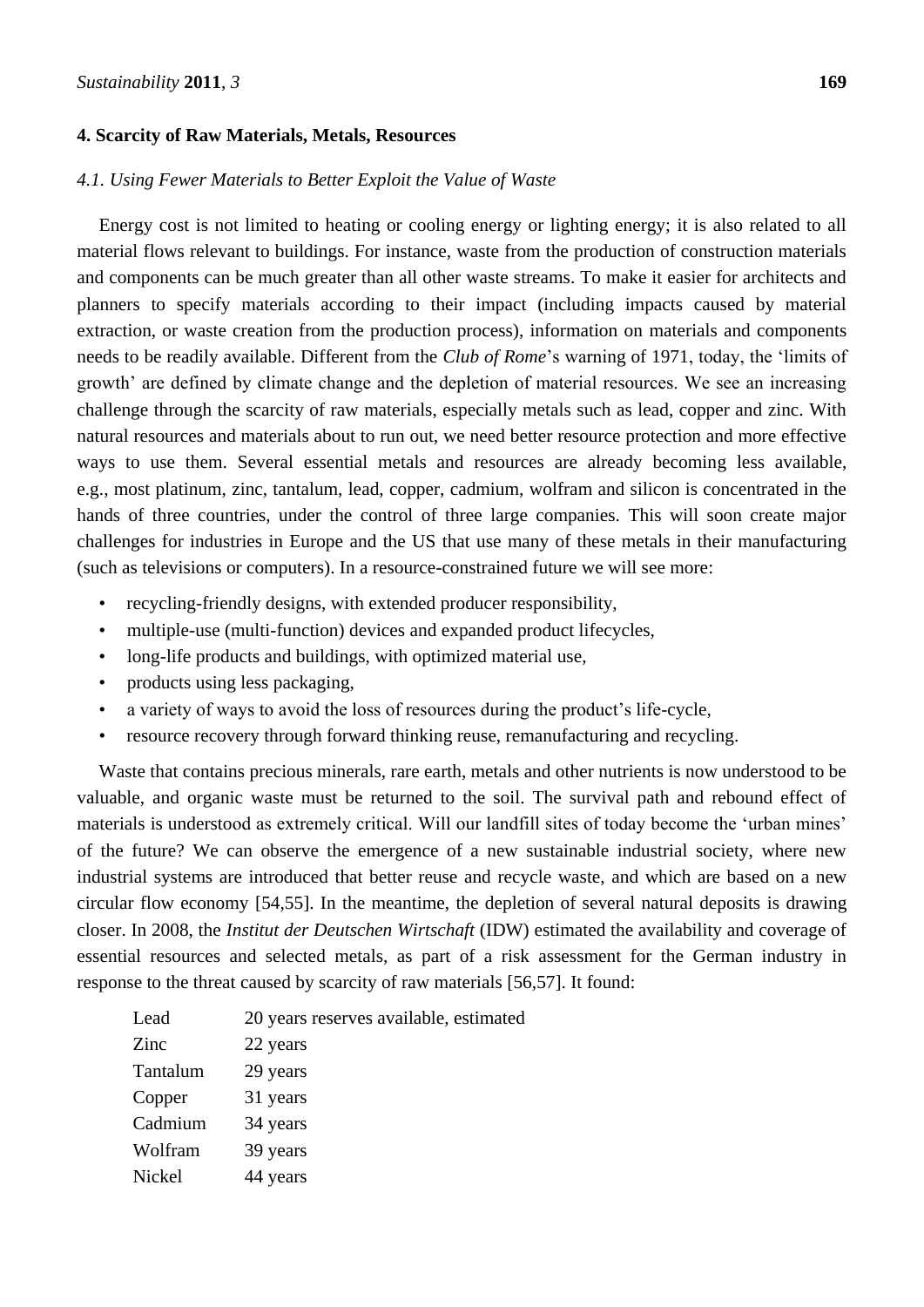These metals are becoming scarce and consequently more expensive, e.g., iron ore, lithium and copper are already much rarer than oil. In addition, it is also important to know what kinds of products we buy. For instance, 40% of the products in our weekly shopping basket contain palm oil, which, if not produced sustainably, can cause deforestation of ecologically precious rainforests. A more conscious use of materials, metals, resources and products is an imperative, supported by reuse and recycling.

*Cities are resource-intensive systems. By 2030, we will need to produce 50% more energy and 30% more food on less land, with less water and fewer pesticides, using less material* [58].

### *4.2. The Need for Changing the Practice of Packaging with a 'Product Stewardship' Programme*

There is a growing need for use of truly compostable packaging, where everything that arrives at the consumer is useful and does not create waste.

In future, with extended producer responsibility (EPR) the user of packaging will have to pay for the collection of that packaging [59]. The rising costs of waste from landfill levies will become its main driver. Essentially, one needs to ask: How much packaging is really necessary? Can the product be packed in another way? There is a need for leadership from a select group of companies (this is usually not more than 5% of all companies) to show how packaging can be reduced, or how products can be taken back from the consumer once the end of life-cycle has been reached, as is done with old tyres. Ikea and Woolworth have been setting new standards in this area, and BASF only puts new products on the market when there is evidence that the new product has a better life-cycle assessment than the previous one. There have been innovative recycling initiatives for mattresses, bicycles, carpets, paints, construction timber and furniture. We will need more products to be manufactured differently to how they are made now, with zero waste concepts in mind and also taking the extended producer responsibility principle seriously. In the US, 44% of all greenhouse gas (GHG) emissions result from transporting and packaging products, illustrating the large potential in this field.

### **5. A Lack of Waste Management Frameworks in the Developing World**

### *5.1. Informal Waste Recycling Sectors in the Developing World*

A staggering 95% of global growth over the next 40 years will happen in Asia, Africa, Latin America and the Caribbean, according to the Population Reference Bureau's 2009 *World Population Data Sheet*.

There are ways to improve waste management and change behaviour in developing countries, even if there is no budget for it. For instance, in Curitiba, Brazil, innovative waste collection approaches were developed, such as the 'Green Exchange Programme', to encourage slum dwellers to clean up their areas and improve public health. The city administration offered free bus tickets and fresh vegetables to people who collected garbage and brought waste to neighbourhood centres. In addition, children in Curitiba were allowed to exchange recyclables for school supplies or toys.

Cities always need to find local solutions for waste management appropriate to their own particular circumstances and needs. In Delhi there is an army of over 120,000 informal waste collectors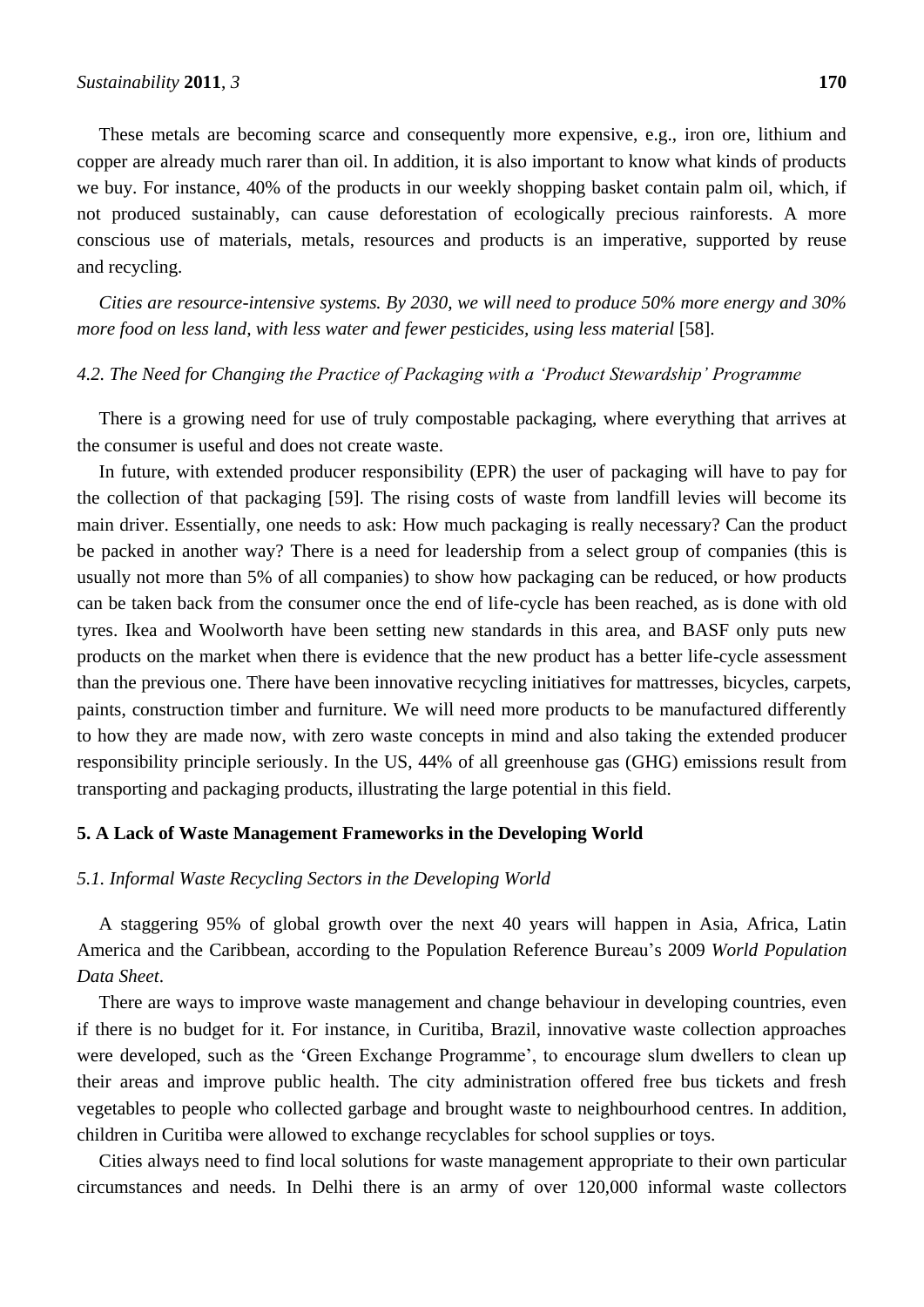(so-called *Kabari*) in the streets, collecting paper, aluminum cans, glass, and plastic who sell the waste to mini-scrap dealers as part of a secondary raw materials market.

It is an informal industry which processes 59% of Delhi's waste and supports the livelihood of countless families. In the Indian capital city, the private sector does the waste management and the business of collecting and recycling is a serious one for many of the poor, and a relatively lucrative source of income. According to Bharati Chaturved, one out of every 100 residents in Delhi engages in waste recycling. Chaturved also estimated that a single piece of plastic increases 700% in value from start to finish in the recycling chain *before it is reprocessed*. This informal sector of waste collectors saves the city's three municipalities a large amount of costs of otherwise arranging waste collection, particularly in inaccessible slum areas. In Delhi, more than ninety-five % of homes do not have formal garbage collection [60].

For countries like India or Bangladesh, the introduction of an industrialized clean-up system and perfected infrastructure like in the developed world would take jobs from thousands of poor peasants who are willing to work hard and get dirty collecting and recycling the waste of the metropolis in order to feed themselves. An estimated six million people in India earn their livelihood through waste recycling. On top of a low standard of living, they now face joblessness with India's new business-model approach to waste management—replacing the preexisting informal Kabari system with a model from developed countries. It is an area where India and Bangladesh could probably learn from their neighbour China, since their cities have similar population densities [61].

Another interesting example for the informal waste management sector is the city of Cairo, the capital of Egypt, which has grown to over 15 million people and is one of the most densely populated cities in the world (with 32,000 people per sq mile). The economy of ‗Garbage City' (Manshiyat Naser, the Zabaleen quarter), a slum settlement on the outskirts of Cairo, revolves entirely around the collection and recycling of the city's garbage, mostly through the use of pigs by the city's minority Coptic Christian population. Although the area has streets, shops, and apartments, like any other area of the city, it lacks infrastructure and often has no running water, sewage or electricity. The city's garbage is brought in by the garbage collectors, who then sort through the garbage to retrieve any potentially useful or recyclable items. As a passer-by walks down the road he will see large rooms stacked with garbage, with men, women or children crouching and sorting the garbage into what is usable or what is sellable [62].

Families typically specialize in a particular type of garbage that they sort and sell—one room of children sorting out plastic bottles, while in the next room women separate cans from the rest. Anything that can somehow be reused or recycled is saved. Various recycled paper and glass products are made and sold from the city, while metal is sold by the kilogram to be melted down and reused. Carts pulled by horse or donkey are often stacked 3 metres high with recyclable goods (see Figure 5).

The circular economic system in 'Garbage City' is classified as an informal sector, where people do not just collect the trash, they live among it. Most families typically have worked for generations in the same area and type of waste specialization, and they continue to make enough money to support themselves. They collect and recycle the garbage which they pick up from apartments and homes in wealthier neighbourhoods. This includes thousands of tonnes of organic waste, which is fed to the pigs. By raising the pigs, the Zabaleen people provide a service to those who eat pork in the predominantly Muslim country, while the pigs help to rid neighbourhoods of tonnes of odorous waste that would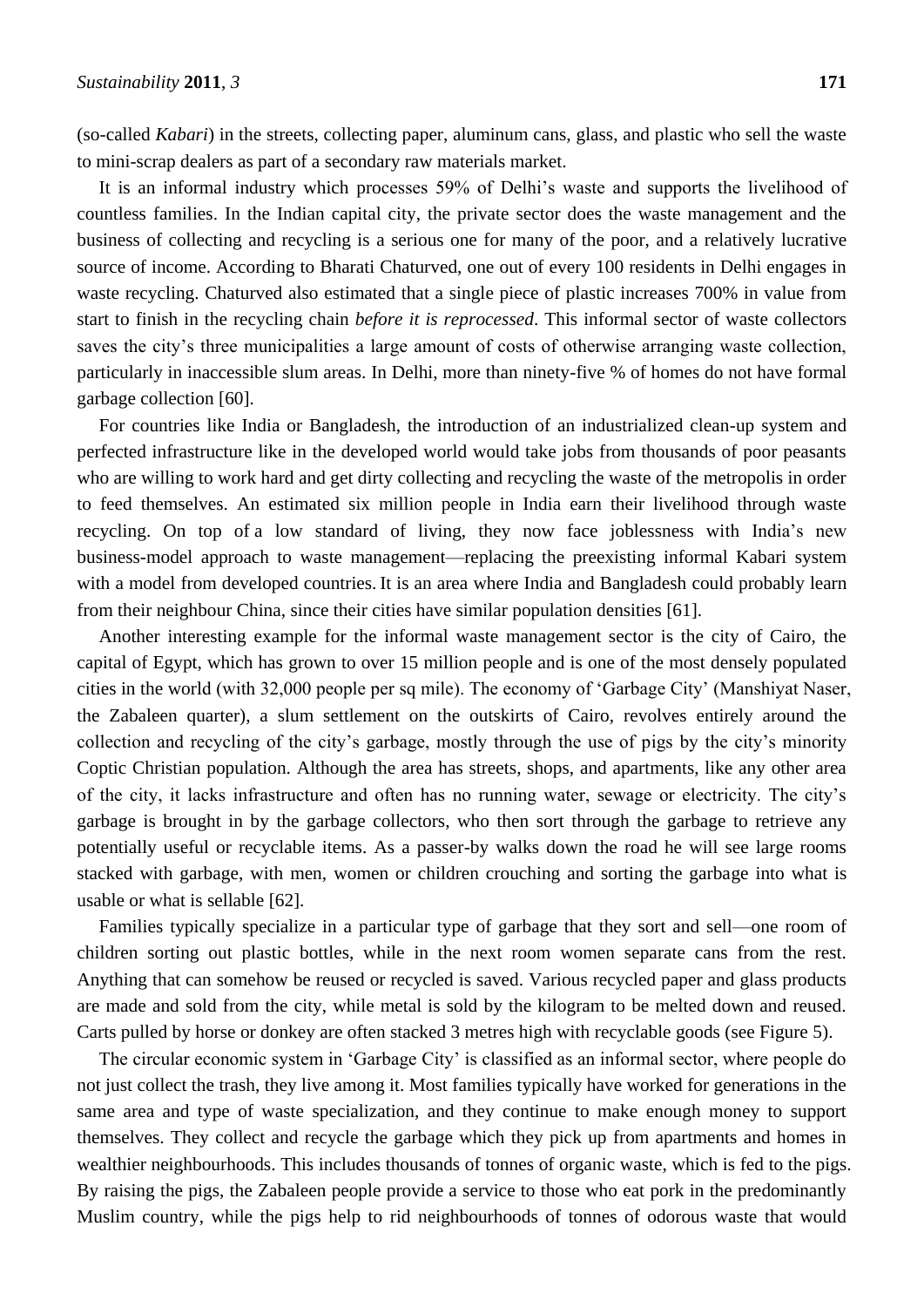otherwise accumulate on the streets. Like the famous 'Smokey Mountain' rubbish dump in Manila, Philippines, could this place become an official recycling centre?

As the cases in Delhi and Cairo illustrate, the increase in world flows of scrap, e-waste, recovered plastics and fibres has turned developed countries into a source of material supply for informal trade in emerging countries.

*A global paradigm shift in urban development and the use of resources is essential. Clearly, a situation where 20 % of the world's population consumes 80 % of the world's resources cannot go on forever or be allowed to continue* [63].

**Figure 5.** Many developing countries have such active informal sector recycling, reuse, and repair systems, which are achieving recycling rates comparable to those in developed countries, at no cost to the formal waste management sector, saving the city as much as 20% of its waste management budget. Cairo, for instance, has grown to over 15 million people and is one of the most densely populated cities in the world. The economy of 'Garbage City' (Manshiyat Naser, the Zabaleen quarter), a slum settlement on the outskirts of Cairo, revolves entirely around the collection and recycling of the city's garbage, mostly through the use of pigs by the city's minority Coptic Christian population. Although the area has streets, shops, and apartments, like any other area of the city, it lacks infrastructure and often has no running water, sewage or electricity (Photo: courtesy [64]).



# *5.2. Composting Organic Waste and Improving Urban Ecology*

Compost is an important source of plant nutrients and is a low-cost alternative to chemical fertilizers. It has become a necessary part of contemporary landscape management and urban farming, as it uses ‗reverse supply chain' principles, giving organic components back to the soil, thus improving the quality of agriculture. Paying attention to the nutrient cycle and to phosphorus replacement is part of sustainable urban agriculture. Industrial composting helps to improve soils. However, a proper composting infrastructure needs to be set up. The important focus on soil, putting nutrients back into agriculture (for instance, the 'City to Soil' program in Australia). In Sweden, for instance, the dumping of organic waste to landfill has been illegal since 2005. It is essential to avoid landfill organics such as food waste. All organic waste should be used for composting or anaerobic digestion (see Figure 6).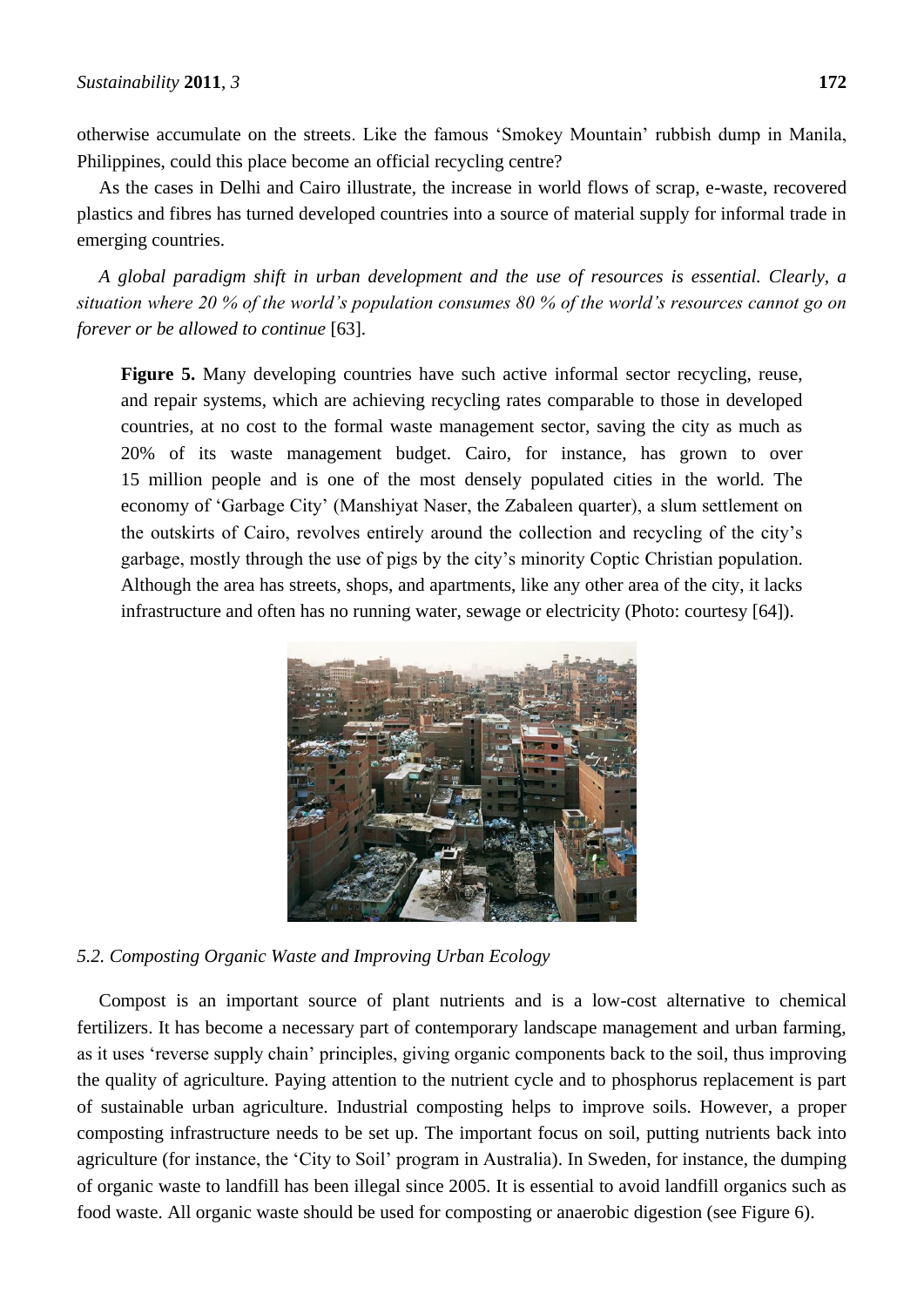Food waste is another major concern. 22% of all waste in Australia is food waste. New biodegradable packaging helps to facilitate processing of food waste. Biodegradable and compostable solutions for food waste recovery systems, using a kitchen caddy with a biodegradable bag that is collected weekly, has become a common solution. Iain Gulland, director of Zero Waste Scotland, points out that 'over 60% of food waste is avoidable. However, if all unavoidable food waste in Scotland was processed by anaerobic digestion, it could produce enough electricity to run a city in size of Dundee' [65]. In South Australia more than 90,000 tonnes p.a. of food waste goes to landfill (on average, each household throws out 3 kg food waste per week). This needs to be taken out of the waste stream and diverted into composting or anaerobic digestion systems [66].

**Figure 6.** Photo: Organics recycling is important to return nutrients back to the soil, and there are new process improvements on a massive scale. Metropolitan green organics are collected through council curbside and industrial collections, as well as food organics (food scraps) from hotels, restaurants and supermarkets; composting and mulching transforms the material into a range of high-quality compost, mulch and soil products, to be returned to gardens and parklands (photo: [67]).



## **6. Conclusions and Outlook: Making Zero Waste a Reality**

#### *6.1. Decoupling Waste Generation from Economic Growth*

Because cities are the main consumers of energy, materials, food and water, it is essential that the delivery of urban services (including waste stream management and resource recovery) is as efficient as possible. The efficiency and effectiveness of urban services is greatly affected by the urban land-form (for instance, the low densities and mono-functional layout of suburbs is leading to highly inefficient conditions, often an increase in consumption and contributes to the problem).

Increased material and energy consumption in all nations, coupled with an inadequate and unsustainable waste management system, has forced governments, industry and individuals to put into practice new measures to achieve responsible, closed loop solutions in waste management and resource recovery. Achieving ‗zero waste' remains difficult and requires continued and combined efforts by industry, government bodies, university researchers and the people and organizations in our community.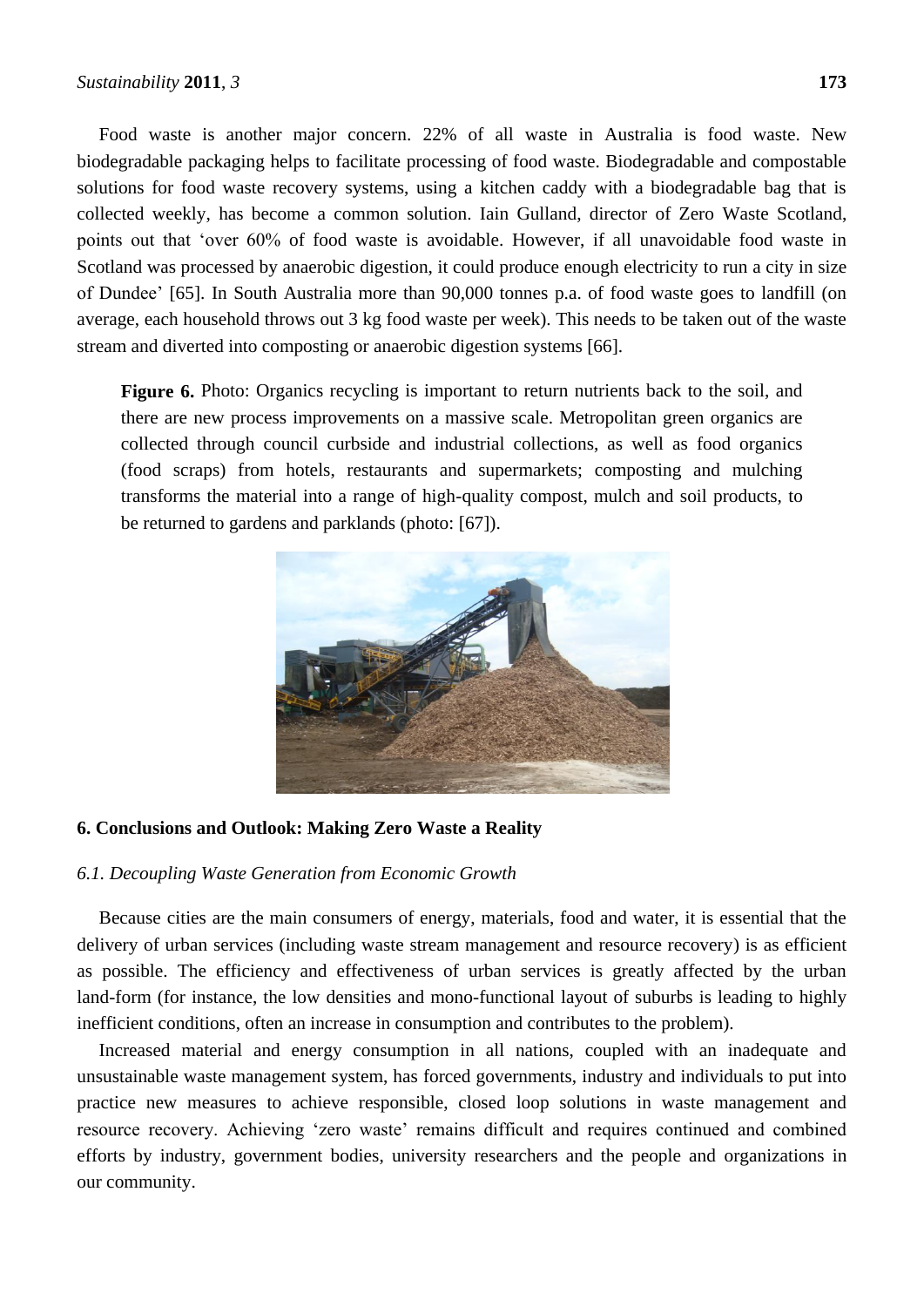The topic of reducing urban household consumption by optimising urban form, and the need to reducing the material requirements for buildings (in fact, of the entire construction sector) has only recently emerged as an urgent field of further research [68]. While there is a general acknowledgment that there is a need for improved urban governance processes and rethinking of urban development patterns to reduce material consumption and optimize material flows, this is still a relatively new research field and there is still a lack of reliable data and comparative methodologies. One of the findings of this paper is that embedding 'zero-waste' requires strong industry leadership, new policies and effective education curricula, as well as raising awareness (education) and refocusing research agendas to bring about attitudinal change and the reduction of wasteful consumption. Unlimited consumption and growth on a planet with limited resources 'cannot go on forever and is indeed dangerous' [69].

The construction and demolition (C&D) sector has a particularly urgent need to catch up with other sectors in better managing its waste stream, to increase its focus on reusing entire building components at the end of a building's life-cycle. In Australia, for instance, around 40% of all waste to landfill comes from the building sector [70,71]. Increasing the economic value of recycled commodities, such as rare metals in e-waste, paper, glass and plastics, remains an area for future development and investment.

Energy markets will soon compete with material markets for resources. The recycling sector in Germany employs already over 220,000 people in green jobs (2010). Waste is increasingly being seen in terms of economic sustainability, and it is a policy issue that offers great opportunities for the creation of green jobs.

A particular challenge in waste management is soil degradation. Composting methods are important to return nutrients from organics back to the soil. However, the anticipated global decline in the availability of phosphorous ('peak phosphors'), which is currently lost as waste from urban areas, however, is a vital nutrient for food production.

This paper has touched on some of the complexities around sustainable urban metabolism, waste management and the links between waste streams, urban development, as well as the need for resource recovery. The three case studies are hopeful models of what could be achieved in Adelaide (Australia) and Aalborg (Denmark). These cases are of limited value for the developing world and large, rapidly expanding cities such as Delhi, Cairo and cities in China. Here, the informal sector of waste management deserves a closer look and more research focus. The import of waste to developing countries is obviously another interesting but complex issue: on one side, we criticize developed countries for their export of pollution, on another side; developed cities provide raw materials for workers in developing countries to mine urban waste. These informal sectors might even hold some lessons for cities in the developed world. Due to their greater consumption levels, cities in the developed countries have much higher material and energy consumption, despite the increase of resource efficiency [72-74].

The developing world is fast catching up with consumption levels and will continue to increase its hunger for resources. China, for instance, is urbanizing faster than any other country ever before in history, requiring a huge amount of non-renewable materials, energy and water for the production of the consumer goods, and increasingly contributing to the depletion of raw material resources. The ‗new consumer' in Asia, who is part of a newly emerging middle-class, with resource-intensive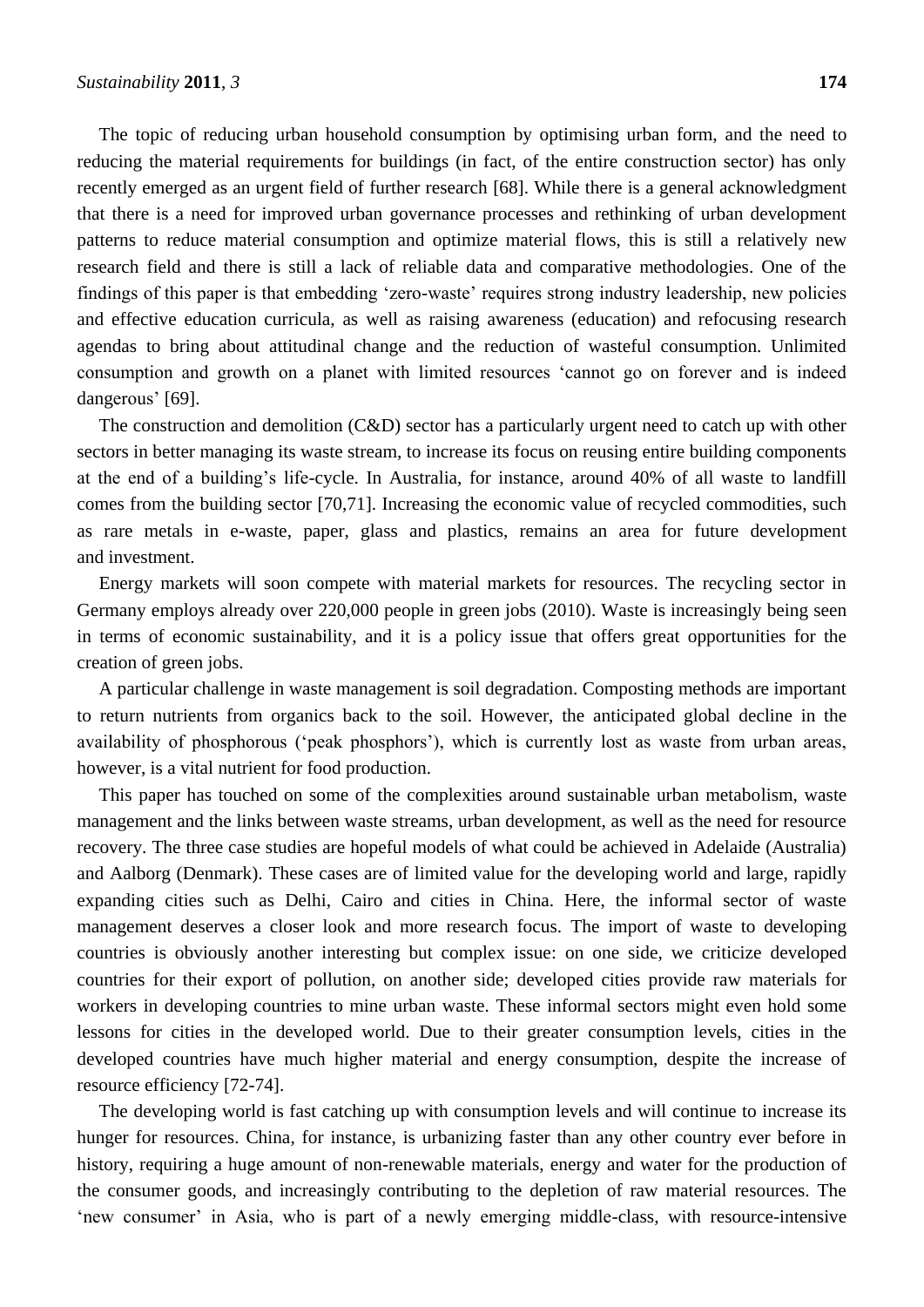lifestyle habits, materialistic behaviour and mobility needs, contributes to and accelerates the development. Most of the consumption is going to be in cities. We can define a formula: The environmental impact (I) is a result of the increasing affluence/consumption power (A), a growing urban population (P) and the availability of technology (T). The suggested formula is:  $I = P \times A \times T$ .

It is essential that we continue to reduce wasteful consumption, to avoid the creation of waste in the first place (waste minimization through avoidance), to promote the cyclical reuse of materials in the economy and to maximize the value of our resources to make resource recovery common practice. Waste is a precious resource. The challenges posed by climate change and the depletion of resources are complex—but as a society we have the skills, knowledge and determination to achieve the necessary changes. Change to behavior, long-held planning habits and design attitudes will be necessary. In his latest book ‗A Final Warning', James Lovelock outlined the urgency and that time is critical [75-78]. In 2010, 6.8 billion people on the Earth consume resources, energy and materials in an ever increasing pace and volume. It is therefore essential to utilize 100% of all used resources as new resources, and embed the sustainable city paradigm, while drastically raising the efficiency of the use of resources, energy and materials (see diagram Figure 7).

In the meantime, nothing less than a peaceful revolution has started, changing the way we design, build, operate, maintain and recycle/renew cities and buildings. The urbanization process has emerged as the incubator and platform for revolutionary change: holistic strategies and integrated approaches for urban development indicate that *post-fossil fuel cities* can and must become the most environmentally-friendly model for inhabiting our earth. Waste avoidance has to be considered as one of the main drivers for architectural and urban design. In this context, our objective must be to reconcile the scarcity of our natural resources with the huge quantities of waste produced by our cities and industries, waste which we must, unfailingly, recover [79-81].

**Figure 7.** Diagram: Waste management is an important key stone in the effort towards achieving holistically a 'Sustainable City' (Diagram: [82]).

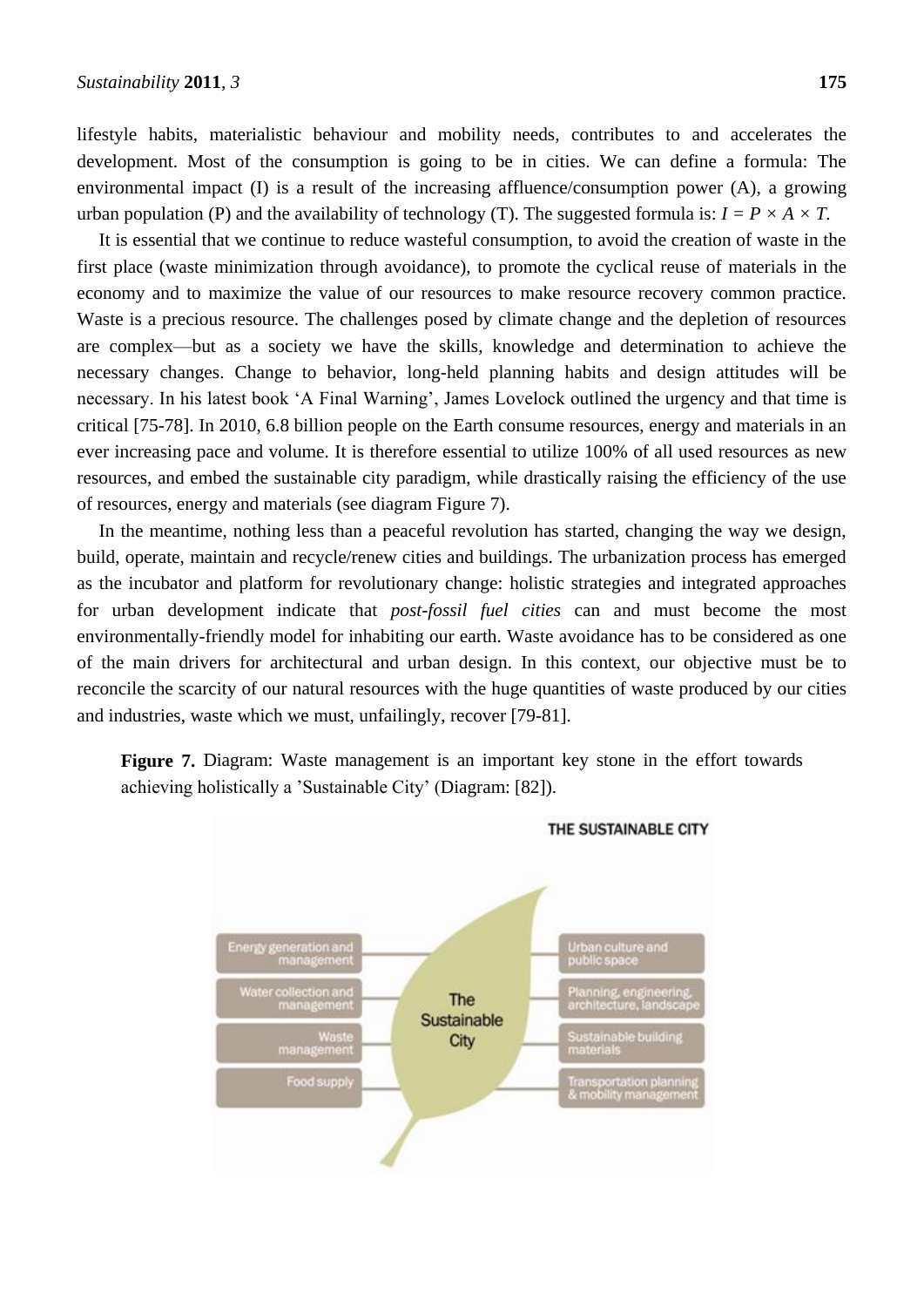## **Acknowledgements**

The author wishes to thank the two anonymous reviewers and the editorial assistant for their helpful comments on earlier drafts of this paper.

## **References and Notes**

- 1. *World Urbanization Prospects, the 2010 Revision*; United Nations, Department of Economic and Social Affairs, Population Division: New York, NY, USA, 2010.
- 2. Satterthwaite, D. The implications of population growth and urbanization for climate change. *Environ. Urban.* **2009**, *21*, 545-567. Architecture and urban development must now address these new complex challenges that have arisen with our throw-away consumer society; architecture will need to deliver more, beyond the classical 'practicality and beauty'; the entire process of building design, construction and product manufacturing must be based on future, more sustainable material flows and opportunities for resource recovery and R&D in the field of material efficiency and recyclability is increasingly important.
- 3. Chalmin, P.; Gaillochet, C. *From Waste to Resource*. *An Abstract of World Waste Survey, 2009*; Veolia/CyclOpen Research Institute: Paris, France, 2009.
- 4. *South Australia's Draft Waste Strategy 2010–2015. Consultation Draft*; Zero Waste SA: Adelaide, Australia, 2010. Available online: http://www.zerowaste.sa.gov.au/upload/about-us/wastestrategy/ DraftWasteStrategyV2.pdf (accessed on 10 September 2010). For instance, Australia's recent *National Waste Policy* subtitled ‗Less Waste—More Resources' (Australian Government, 2009) acknowledges both the growing waste problem and the need for research and action beyond current recycling initiatives to minimize the creation of waste. Furthermore, it emphasises the importance of product stewardship schemes that anticipate new roles and responsibilities for both producers and consumers of products and materials. See also: Australian Bureau of Statistics (ABS). *Australia's Environment Issues and Trends*; ABS Cat. No. 4613.0, Canberra, Australia, 2006.
- 5. Lehmann, S. *The Principles of Green Urbanism. Transforming the City for Sustainability*; Earthscan: London, UK, 2010; p. 232.
- 6. For further information on this author's work and research centre, see also: http:/[/www.slab.com.au](http://www.slab.com.au/) (accessed on 1 December 2010).
- 7. Environmental Protection Agency (EPA). *Recover Your Resources: Reduce, Reuse and Recycle Construction and Demolition Materials at Land Revitalization Projects*, 2009. Available online: <http://epa.gov/brownfields/tools/cdbrochure.pdf> (accessed on 10 October 2010). Note: The waste mix in Australia contains 22% food waste; 18% plastics; 22% glass; 12% paper; 6% cardboard. Each Australian produces 360 kg of organic waste per annum. Thereof, 250 kg are disposed off in landfill, significantly contributing to greenhouse gas emissions (Data: 2010). Australia produces approximate 45 million tonnes of waste annually, and around 50% of this (22 million tones) go to landfill (Data, Australian Waste Management Association: 2010). Australia currently operates 700 official, licensed landfills where methane gas from organic waste needs to be captured. However, organics in landfill are a major contributor to greenhouse gas emissions. The landfill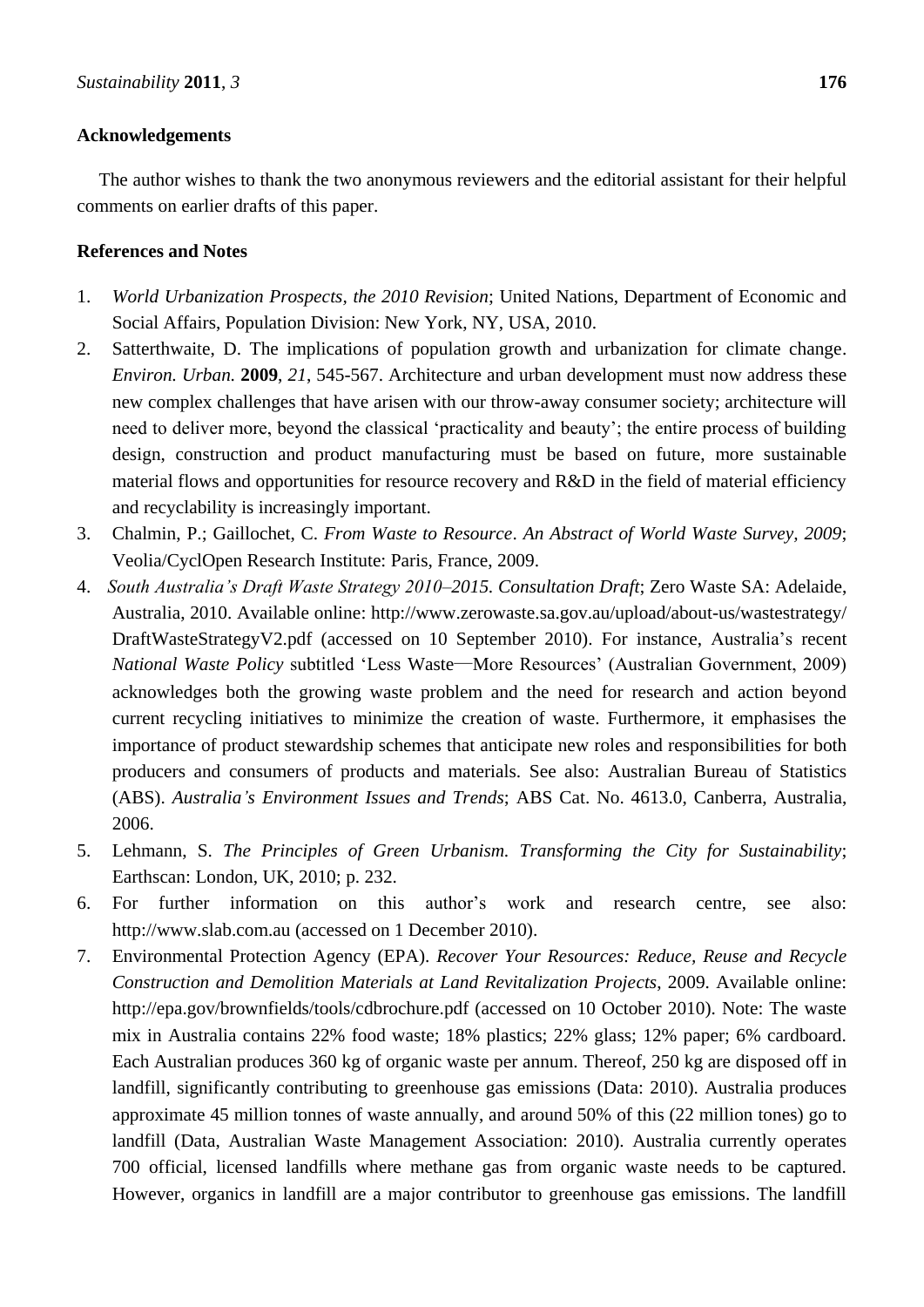levy varies widely from state to state, between \$30 and \$60 per tonne. The recycling costs will always be more than landfill costs (except for steel, aluminum and other metals, which have high embodied energy and can easily be recycled). As material values of metals increase, the resource recovery for precious metals is likely to assist in increasing recycling rates.

- 8. Chalmin, P.; Gaillochet, C. *From Waste to Resource. An Abstract of World Waste Survey, 2009*; Veolia/CyclOpen Research Institute: Paris, France, 2009. Available online: http:/[/www.sapiens.revenues.org](http://www.sapiens.revenues.org/) (accessed on 10 September 2010).
- 9. Diagram source: Girardet, H. *Creating Sustainable Cities, (Schumacher Briefing #2)*; Green Books: Devon, UK, 1999. Here, Herbert Girardet points out the importance for cities to adopt a circular metabolism: "In nature, waste materials are absorbed beneficially back into the local environment as nutrients. Cities don't do that. They work by way of taking resources from one place and dumping them somewhere else causing damage to nature. We need to turn this linear process into a circular process instead. The recycling of particularly organic waste is important for the sustainability of large cities. We need to meet this challenge and create a metabolism that mimics natural systems. Materials and products that we use need to be biodegradable. Plastic, which does not decompose easily, can be produced so that nature can absorb it more effectively."
- 10. By the same author, see also: Girardet, H. *Cities, People, and Planet. Urban Development and Climate Change*, 2nd ed.; Wiley & Sons: Oxford, UK, 2008.
- 11. Rogers, R.; Power, A. *Cities for a Small Country*; Faber & Faber: London, UK, 2000.
- 12. *Blue: Water, Energy and Waste*, *29*; Grimshaw Architects, Ed.; Andrew Whalley: London, UK, 2010; p. 56.
- 13. Walls, M. *Extended Producer Responsibility and Product Design*; Report to Organization for Economic Cooperation and Development; Resources for the Future (RFF Press): Washington, DC, USA, 2006.
- 14. On extended producer responsibility, see also: Easton, S. Manufacturers to Arrange for Recycling of Australia's e-Waste. Available online: [http://www.upiu.com/articles/manufacturers-to](http://www.upiu.com/articles/manufacturers-to-)arrangerecycling-for-australia-s-e-waste (accessed on 10 September 2010).
- 15. Grosse, F. Is recycling part of the solution? The role of recycling in an expanding society and a world of finite resources. *SAPIENS* **2010**, *3*, 1-17. Note: The adaptive re-use of existing buildings is always a more sustainable strategy than building new. Instead of tearing down and rebuilding (which usually means losing the materials and embodied energy of the existing building), adaptive re-use allows the building to be given a new lease of life; an approach that was the norm until a generation ago. Now, our focus needs to return to upgrading the existing building stock. Recent research conducted by the Advisory Council on Historic Preservation (ACHP) in the U.S. indicates that even if 40% of the materials of demolished buildings are recycled, it would still take over 60 years for a green, energy-efficient new office building to recover the energy lost in demolishing an existing building.
- 16. Braungart, M.; McDonough, W. *Cradle to Cradle. Remaking the Way We Make Things*; North Point Press: New York, NY, USA, 2002. See also: MacKay, D.J.C. *Sustainable Energy—Without the Hot Air*; UIT Cambridge Ltd.: Cambridge, UK, 2009. In regard to learning from Nature, see also: Benyus, J.M. *Biomimicry: Innovation Inspired by Nature*; Harper Perennual: New York, NY, USA, 2002.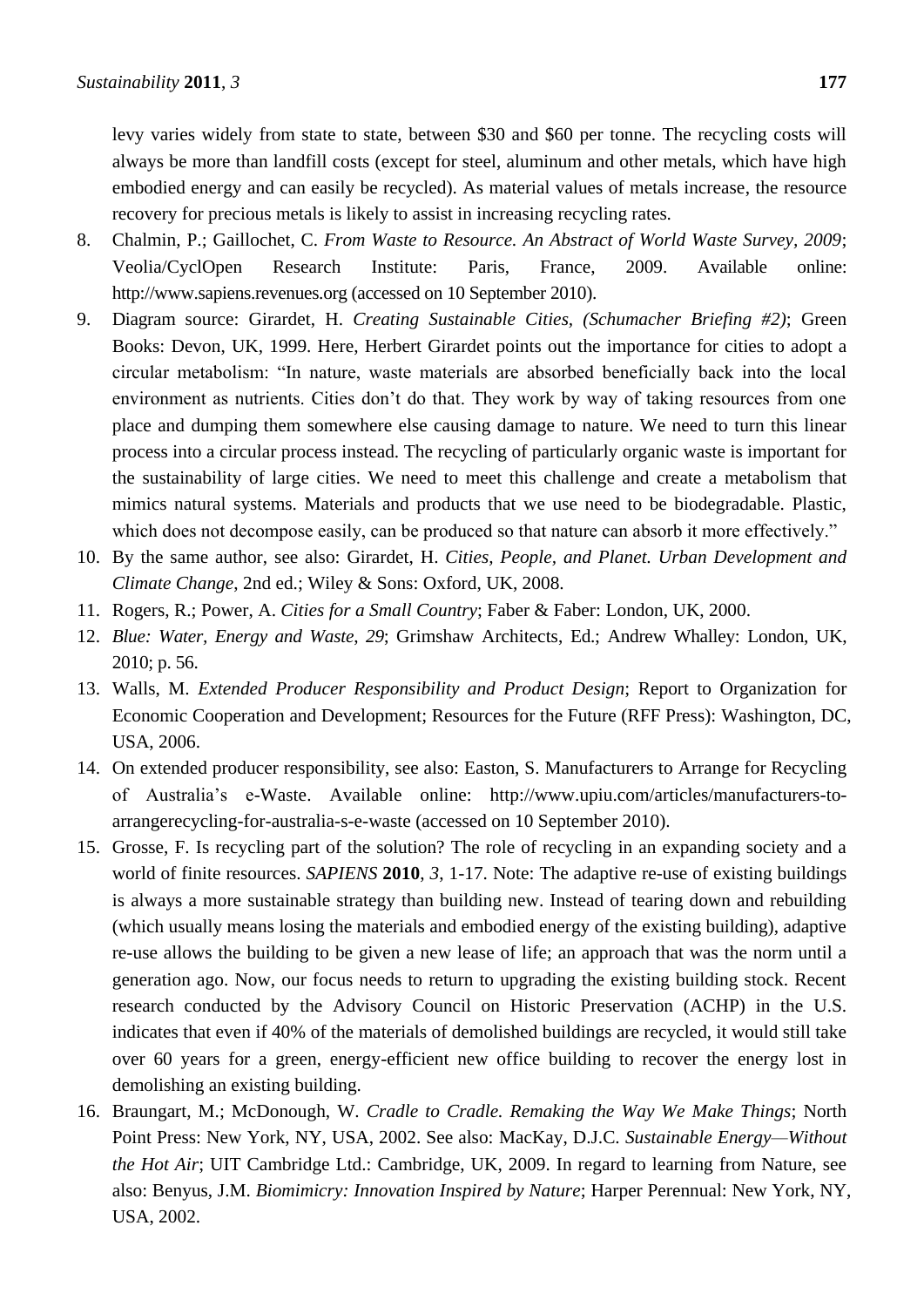- 17. A useful web site on re-using building components in architectural design is: http:/[/www.superuse.org](https://mail.unisa.edu.au/owa/redir.aspx?C=5ec5fae5fd35473e9f185a798fde4878&URL=http%3a%2f%2fwww.superuse.org) (accessed on 30 October 2010).
- 18. See also this web site for more general informing about recycling: http:/[/www.recyclicity.net](https://mail.unisa.edu.au/owa/redir.aspx?C=5ec5fae5fd35473e9f185a798fde4878&URL=http%3a%2f%2fwww.recyclicity.net) (accessed on 30 October 2010).
- 19. *World Population Growth Forecast*, 2010; United Nations Human Settlements Programme (UN-Habitat): Nairobi, Kenya, 2010. Note: Global world populations in 2010 were 6.8 billion. It is predicted by UN-Habitat to increase to 9 billion by 2050. While the population in some countries is shrinking (Japan, Germany, Italy, Russia), other countries, such as India, have a fast growing population. The population in India is forecast to overtake that of China's by 2050 (India is predicted to have 1.6 billion people). We will soon reach the limits of the Earth's 'carrying capacity' (what Rees and Wackernagel call 'overshooting', 1996), for instance, the Earth's reduced capacity to supply fresh drinking water to all citizens of a city (as we have seen in Sub-Saharan African cities and in Mexico City). The world's population has been growing significantly since around 1800 due to the improved control of diseases and longer life expectancy. As a consequence, numerous scientists recommend halting further growth in cities in arid, hot climatic regions. At the same time, global agriculture is approaching a natural limit. While the amount of food production needs to keep increasing in pace with population growth, there is hardly any undeveloped farmland left on the planet. Experience shows that birth rates fall when women are well educated, when they aspire to a career, or when they chose to marry later and to have only one child. Clearly to slow down this immense population growth and to delay a food/water/energy supply disaster, we have to succeed in three important areas: reducing consumption and changing behaviour; improving technology; and limiting population growth through education programmes.
- 20. *Waste Report 2010*; SEA Organization: Riverside, CA, USA, 2010. Available online: http:/[/www.solv.org](http://www.solv.org/) (accessed on 10 August 2010).
- 21. *World Urbanization Prospects, the 2010 Revision*; United Nations, Department of Economic and Social Affairs, Population Division: Nairobi, Kenya, 2010.
- 22. Environmental Protection Agency (EPA). *Recover Your Resources: Reduce, Reuse and Recycle Construction and Demolition Materials at Land Revitalization Projects*, 2009. Available online: <http://epa.gov/brownfields/tools/cdbrochure.pdf> (accessed on 10 September 2010). Note: Estimating that only 40% of the construction and demolition building materials were reused, recycled, or sent to waste-to-energy facilities and the remaining 60% was sent to landfills.
- 23. Lehmann, S. Sustainability on the Urban Scale: Green Urbanism. In *Urban Energy Transition*; Droege, P., Ed.; Elsevier: Amsterdam, The Netherlands, 2008. In this paper I point out that with dwindling raw materials and the depletion of resources, energy and material resources continue to be consumed and wasted at an accelerated rate. Our current energy generation method and distribution network has not changed much since the industrial revolution, and the way we extract virgin materials to consume them (‗cradle to grave') has also not changed much either. The construction industry has a huge responsibility, as it is one of the most wasteful sectors. Concrete, for example, is responsible for a significant amount of global  $CO<sub>2</sub>$  emissions. For a while now, researchers have predicted that several construction materials will be exhausted by the end of the century.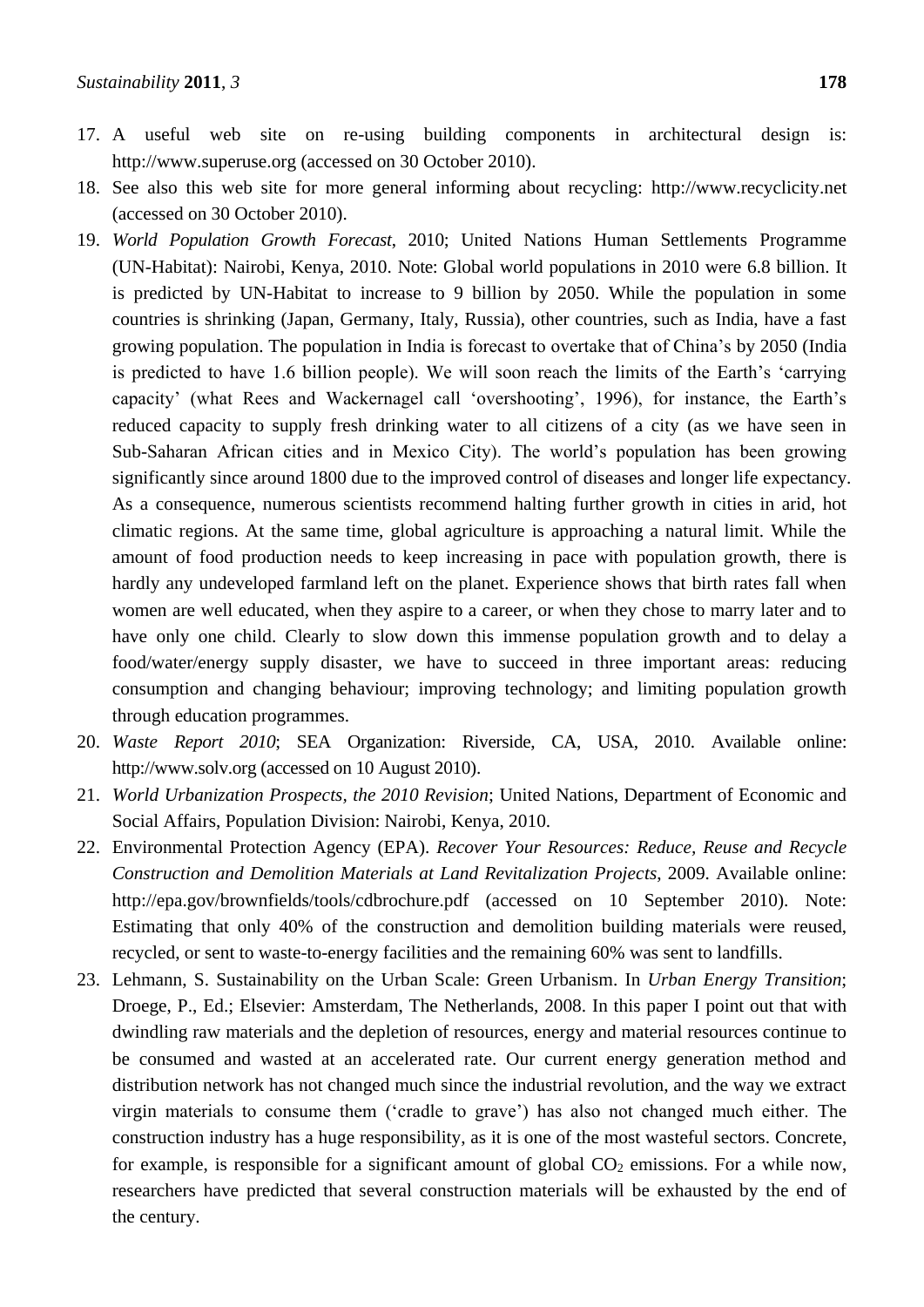- 24. *'Carrot City', Building Design Proposal for Dallas with Integrated Urban Farming*; Project Illustration; courtesy MOV + Data, Lisbon, Portugal, March, 2009.
- 25. Weisenbach, D. Weisenbach Recycled Products (based in Columbus, Ohio, USA). Personal communication, 14 September, 2010.
- 26. Braungart, M.; McDonough, W. *Cradle to Cradle. Remaking the Way We Make Things*; North Point Press: New York, NY, USA, 2002. Note: It has frequently been argued that the concept of ‗waste' should be substituted by the concept of ‗resource.' For instance, Michael Braungart points out that the practice of dumping waste into landfill is a sign of a "failure to design recyclable, sustainable products and processes." In his research, Braungart focuses on flows of energy, water, materials, nutrients and waste. Process-integrated technology, as advocated by the 'cradle-to-cradle' approach, includes the cascading use of resources in which high-grade flows are used in high-grade processes and residual waste flows are used in lower-grade processes, thus utilizing the initial value of a resource in the most efficient way.
- 27. Quoted from: Recycling International, September 2008. Available online: http://www.environmentalexpert.com (accessed on 1 March 2010).
- 28. Fischer-Kowalski, M. Society's metabolism. The intellectual history of material flow analysis, Part I. 1860–1970. *J. Ind. Ecol.* **1998**, *2*, 61-78.
- 29. Walls, M. *Extended Producer Responsibility and Product Design*; Report to Organization for Economic Cooperation and Development; Resources for the Future (RFF Press): Washington, DC, USA, 2006; pp. 69-71.
- 30. *ZWSA Survey, 2009*. Available online: http:/[/www.zerowaste.sa.gov.au](http://www.zerowaste.sa.gov.au/) (accessed on 10 December 2010). The need to go beyond materials recycling is discussed: For durable household and electronic goods, increasing rates of obsolescence, ongoing toxicity issues and limited options for reuse or recycling are contributing to a growing waste problem. The scale of change required to reverse this trend cannot be achieved through recycling alone—as Linacre notes the increase in recycled goods has been countered by an increase in overall material flows. The inputs of resources and materials and outputs of wastes need to become more closely linked.
- 31. Linacre, S. *Household Waste. Australian Social Trends*; Australian Bureau of Statistics: Canberra, Australia, 2007; p.10.
- 32. More information at web site of Zero Waste SA government agency, Adelaide, Australia: http:/[/www.zerowaste.sa.gov.au](http://www.zerowaste.sa.gov.au/) (accessed on 30 October 2010).
- 33. Meadows, D.H.; Meadows, D.L.; Randers, J.; Behrens, W.W., III. *The Limits to Growth*; Universe Books: New York, NY, USA, 1972.
- 34. On sustainable urban development, see also: United Nations World Commission on Environment and Development (WCED). *Our Common Future*; Brundtland, G.H., Ed.; Oxford University Press: Oxford, UK & New York, NY, USA, 1987.
- 35. United Nations Human Settlements Programme (UN-Habitat). *Solid Waste Management in the World's Cities: Water and Sanitation in the World's Cities*, 2010; Earthscan Ltd.: London, UK, 2010; pp. 114-116.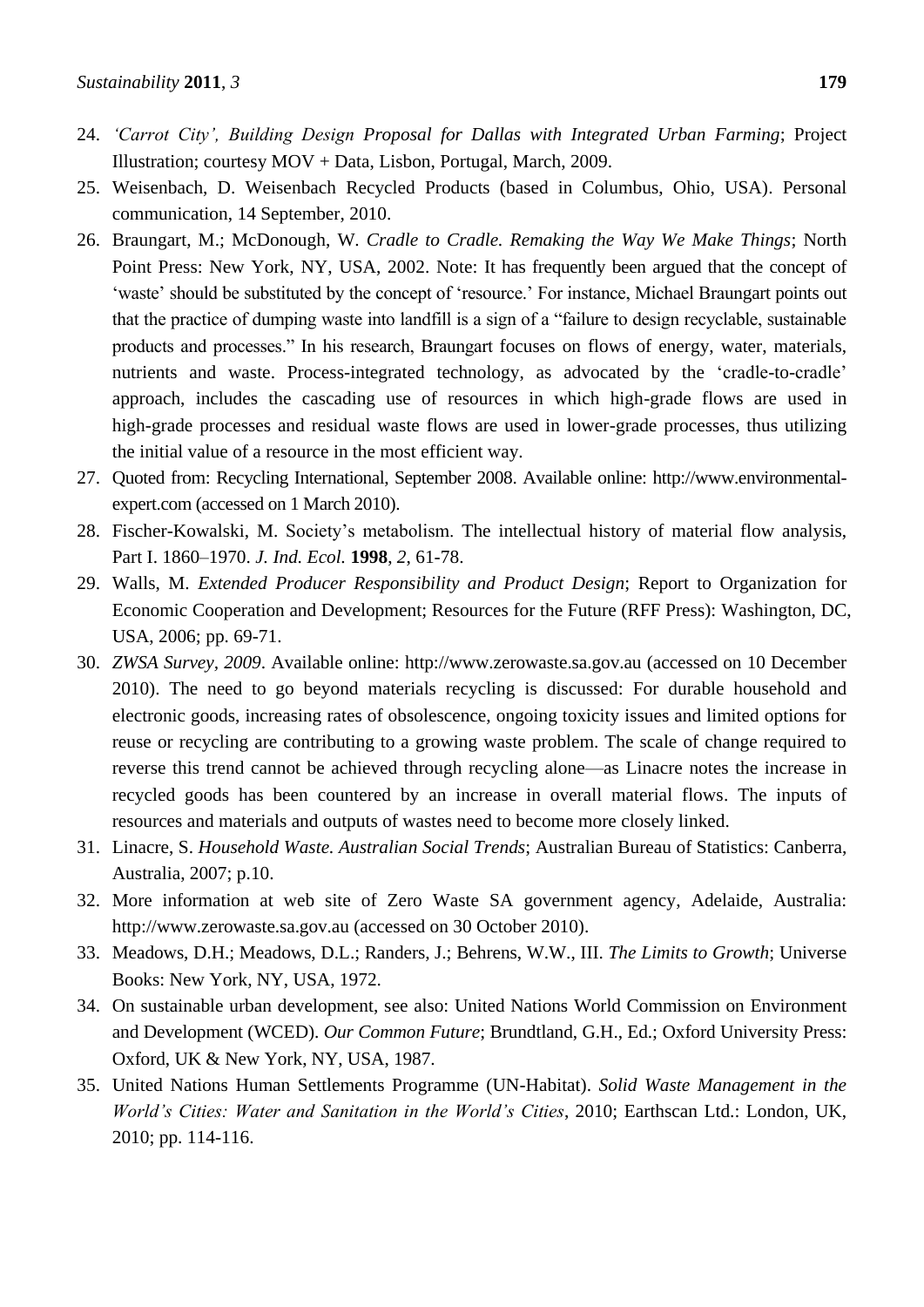- 36. Hobson, K. Thinking habits into action: The role of knowledge and process in questioning household consumption practices*. Local Environment* **2003**, *8*, 95-112. Note: Product stewardship refers to the responsible management of manufactured goods and materials, and includes regulated schemes (e.g., appliances, packaging and car take back schemes in the European Union) and industry-government agreements (e.g., *Australia's National Packaging Covenant*. Available online: http:/[/www.packagingcovenant.org.au](http://www.packagingcovenant.org.au/) (accessed on 10 October 2010)).
- 37. Tonkinwise, C. *De-materialism and the Art of Seeing Living. or: Why Architecture's Self-Images lead to McMansions*. Presentation at the Faculty of Architecture, Design and Planning, University of Sydney: Sydney, Australia, 2005.
- 38. Quoted after: Lane, R.; Horne, R.; Bicknell, J. Routes of re-use of second-hand goods in Melbourne households. *Aust. Geographer* **2009**, *40*, 151-168.
- 39. Schatzki, T.R. A new social ontology. *Phil. Soc. Sci.* **2003**, *33*, 174-202.
- 40. Barr, S.; Gilg, A. Sustainable lifestyles: framing environmental action in and around the home. *Geoforum* **2006**, *37*, 906-920.
- 41. On consumption of household products, see also this web site: http:/[/www.thestoryofstuff.com](http://www.thestoryofstuff.com/) (accessed on 30 October 2010).
- 42. For more information on new production methods and material innovation, see: http:/[/www.worldchanging.com](https://mail.unisa.edu.au/owa/redir.aspx?C=5ec5fae5fd35473e9f185a798fde4878&URL=http%3a%2f%2fwww.worldchanging.com) (accessed on 1 March 2010).
- 43. For more information on new production methods and material innovation, see also: http:/[/www.transmaterial.net](http://www.transmaterial.net/) (accessed on 1 March 2010).
- 44. For more information on new construction methods using timber systems, see: http:/[/www.low2no.org](http://www.low2no.org/) (accessed on 30 October 2010).
- 45. Shove, E.; Watson, M.; Hand, M.; Ingram, J. *The Design of Everyday Life*; Berg Publishing: Oxford, UK, 2007.
- 46. Dey, C.; Berger, C.; Foran, B.; Foran, M.; Joske, R.; Lenzen, M.; Wood, R.; Birch, G. Household environmental pressure from consumption: an Australian Environmental Atlas. In *Water, Wind, Art and Debate: How Environmental Concerns Impact on Disciplinary Research*; Birch, G., Ed.; Sydney University Press: Sydney, Australia, 2007.
- 47. Perkins, A.; Hamnett, S.; Pullen, S.; Zito, R.; Trebilcock, D. Transport, housing and urban form: The life-cycle energy consumption and emissions of city centre apartments compared with suburban dwellings. *Urban Policy Res.* **2009**, *27*, 377-396.
- 48. *South Australia's Draft Waste Strategy 2010–2015. Consultation Draft*; Zero Waste SA: Adelaide, Australia, 2010. Available online:<http://www.zerowaste.sa.gov.au/upload/about-us/wastestrategy/> DraftWasteStrategyV2.pdf (accessed on 10 September 2010).
- 49. State Government of New South Wales. *Public Review Landfill Capacity and Demand Report*; Wright Corporate Strategy Pty Ltd: North Sydney, New South Wales, Australia, 2009. Available online: http://www.planning.nsw.gov.au/LinkClick.aspx?fileticket=Xtm8jz6j7WI%3D&tabid=70& language=en-AU (accessed on 10 September 2010).
- 50. Williams, M. Cylch Corp., Wales, UK. Personal communication, 14 September 2010.
- 51. *Public Review Landfill Capacity and Demand Report*. see: [35], 2009. Full newspaper article: Waste Solution Left to Rot as Landfill Capacity Runs Out. *Sydney Morning Herald*, 21 March 2010. Available online: http:/[/www.smh.com.au/environment/](http://www.smh.com.au/environment/) (accessed 20 December 2010).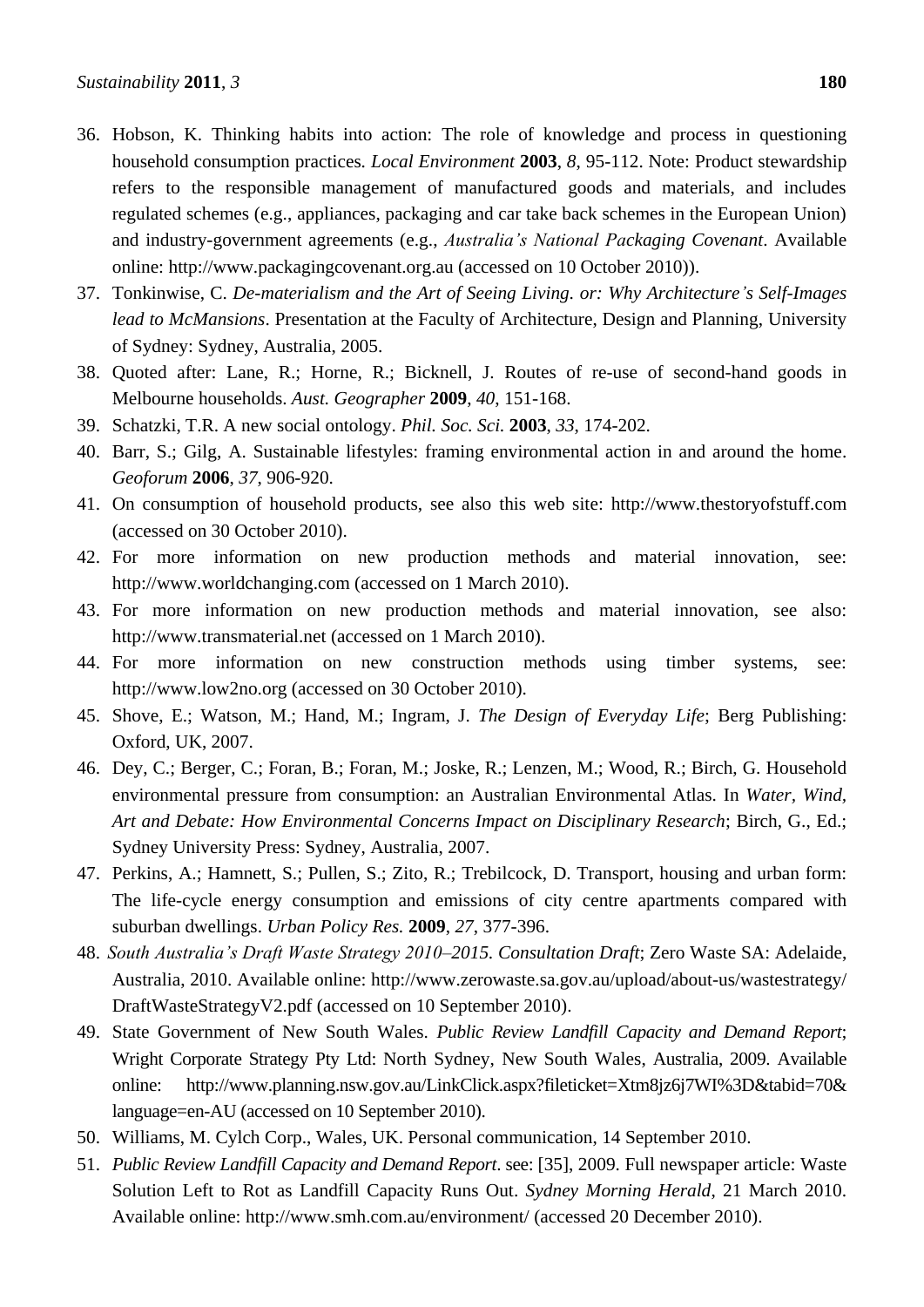- 52. Poulsen, T.; Hansen, J.A. Wastewater treatment and greenhouse gas emissions. *Waste Manage. Res.* **2009**, *27*, 861.
- 53. On Poulsen and Hansen's research, see also: Danish eco city proves waste management can reverse greenhouse trend. Science Daily, 30 November 2009. Available online: http://www.sciencedaily.com/releases/2009/11/091130103634.htm (accessed 20 October 2010).
- 54. Girardet, H. World Future Council, London, UK. Personal communication, 14 September 2010.
- 55. Faulstich, M. Technical University Munich, Munich, Germany. Personal communication, 14 September 2010.
- 56. *Report: Study 2008*; Institut der Deutschen Wirtschaft (IDW), Koeln/Bonn, Germany, 2008. Available online: http://www.iwkoeln.de (accessed on 1 September 2010).
- 57. More information on applied material flow management is available online at this web site: http:/[/www.stoffstrom.org/en/institute](http://www.stoffstrom.org/en/institute) (accessed on 10 March 2010).
- 58. Head, P. *Entering the Ecological Age*; Report on the Institution of Civil Engineers (ICE) Brunel International Lecture 2008; ICE: Arup, UK, 2009. Available online: http:/[/www.arup.com/](http://www.arup.com/) Publications/Entering\_the\_Ecological\_Age.aspx (accessed on 10 March 2010).
- 59. Easton, S. *Manufacturers to Arrange for Recycling of Australia's E-Waste*. UPIU [Online], August, 2010. Available online: http://www.upiu.com/articles/manufacturers-to-arrange-recycling -for-australia-s-e-waste (accessed on 10 September 2010).
- 60. Chaturved, B. Ragpickers: The bottom rung in the waste trade ladder. International Plastics Task Force, January, 2010. Available online: www.ecologycenter.org/iptf/Ragpickers/ indexragpicker.html (accessed on 30 October 2010).
- 61. United Nations Human Settlements Programme (UN-Habitat). *Solid Waste Management in the World's Cities: Water and Sanitation in the World's Cities*, *2010*; Earthscan Ltd.: London, UK & Nairobi, Kenya, 2010. Alone in Dhaka, Bangladesh, a quarter of a million children are living in the streets, surviving from the collection of garbage; they collect almost anything and sell it to micro scrap dealers, who sell it on to recycling companies.
- 62. Beitiks, M. *Incredible 'Garbage City' Rises Outside of Cairo*; Inhabitat, 12 November 2009. Available online: http:/[/www.inhabitat.com/incredible-garbage-city-rises-outside-of-Cairo/](http://www.inhabitat.com/incredible-garbage-city-rises-outside-of-Cairo/) (accessed on 30 October 2010).
- 63. Lehmann, S. *The Principles of Green Urbanism. Transforming the City for Sustainability*; Earthscan: London, UK, 2010; pp. 261-269.
- 64. Photo: courtesy Bas Princen, 2009. Available online: http://www.treehugger.com/files/2009/12/ photographer-capture-life-in-garbage-city.php (accessed on 30 October 2010).
- 65. Gulland, I. Zero Waste Scotland, Glasgow, UK. Personal communication, 14 September 2010.
- 66. Information on food waste by Ronnie Kahn (Australia) on OZHarvest, the not-for-profit NGO, which delivered 6 million meals to people in need, between 2004 and 2010; and the 'Love Food— Hate Waste' campaign. Available online: http:/[/www.ozharvest.org](http://www.ozharvest.org/) (accessed on 10 October 2010). See also: [www.lovefoodhatewaste.com](http://www.lovefoodhatewaste.com/) (accessed on 30 October 2010). Information by John Dee (Australia) on food waste and better shopping methods. Available online: http:/[/www.dosomething.net](http://www.dosomething.net/) and [www.foodwise.com.au](http://www.foodwise.com.au/) (accessed on 30 October 2010).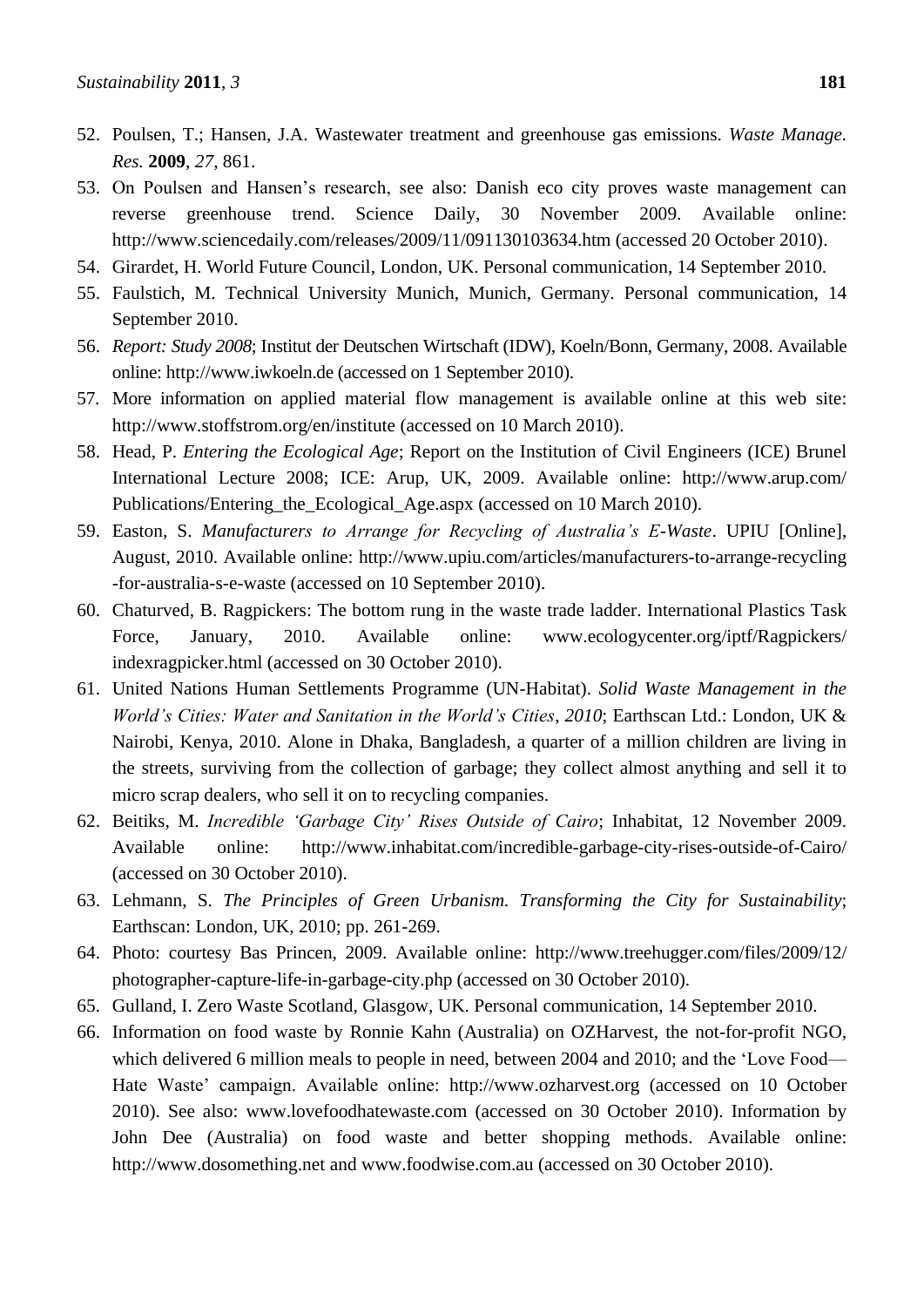- 67. Photo: courtesy of the author, 2010.
- 68. Dey, C.; Berger, C.; Foran, B.; Foran, M.; Joske, R.; Lenzen, M.; Wood, R. A Household environmental pressure from consumption: an Australian Environmental Atlas. In *Water, Wind, Art and Debate: How Environmental Concerns Impact on Disciplinary Research*; Birch, G., Ed.; Sydney University Press: Sydney, Australia, 2007; pp. 280-315.
- 69. Meadows, D.H.; Meadows, D.L.; Randers, J.; Behrens, W.W., III. The Clube of Rome. *The Limits to Growth*; Universe Books: New York, NY, USA, 1971; pp. 10-12.
- 70. *Recover Your Resources: Reduce, Reuse and Recycle Construction and Demolition Materials at Land Revitalization Projects*; Environmental Protection Agency (EPA): Washington, DC, USA, 2009; Available online: wwwepa.gov/brownfields/tools/cdbrochure.pdf (accessed on 20 December 2010).
- 71. On resource recovery in the C/D sector, see also: http:/[/www.resourcesnotwaste.org](http://www.resourcesnotwaste.org/) (accessed on 20 December 2010).
- 72. Rickwood, P.; Glazebrook, G.; Searle, G. Urban structure and energy—a review. *Urban Policy Res.* **2008**, *26*, 57-81.
- 73. Lenzen, M.; Wood, R.; Foran, B. Direct *versus* embodied energy. The need for urban lifestyle transitions. In *Urban Energy Transition: From Fossil Fuels to Renewable Power*; Droege, P., Ed.; Elsevier: Amsterdam, The Netherlands, 2008; pp. 91-120. On the subject of recycled aggregates for concrete, see also: *Recycling Concrete: Cement Sustainability Initiative*; World Business Council for Sustainable Development, WBCSD: Geneva, Switzerland, 2009; pp. 1-8. Available online: http:/[/www.wbcsd.org/includes/](http://www.wbcsd.org/includes/) (accessed on 1 March 2010).
- 74. Regarding recycled aggregates for concrete, see also: http:/[/www.holcimforum.org](http://www.holcimforum.org/) (accessed on 30 October 2010).
- 75. Lovelock, J. *A Final Warning*; Pinguin Books: London, UK, 2009.
- 76. In terms of further (pessimistic) outlook and on the impact of global warming, see also: Brown, L. *Plan B 2.0: Rescuing a Planet under Stress and a Civilization in Trouble*; W.W. Norton Publishing: New York, NY, USA, 2006.
- 77. For valuable data and evidence of European  $CO<sub>2</sub>$  emissions, see web site: http:/[/www.euCO2.eu](http://www.euco2.eu/) (accessed on 1 February 2010).
- 78. Another useful web site with various data on environmental pollution and population growth: http:/[/www.poodwaddle.com/worldclock.swf](http://www.poodwaddle.com/worldclock.swf) (accessed on 1 February 2010).
- 79. Chalmin, P.; Gaillochet, C. *From Waste to Resource. An Abstract of World Waste Survey, 2009*; Veolia/CyclOpen Research Institute: Paris, France, 2009. Note: The ‗Gruene Punkt' (*green dot*) recycling system in Germany was introduced in 1991 and legislated in 1993, under the leadership of Minister Klaus Toepfer. One outcome is that today, 82% of all packaging is recycled. In Germany, economic growth has been decoupled from the amount of waste first time in 2008. At the end of its life-cycle, products are unlikely to end up on landfill or in incineration plants; over 87% of all aluminum and tinplate waste, as well as paper and plastic, is recycled and fully re-used in the production loop. Most paper manufacturers have also become paper recyclers.